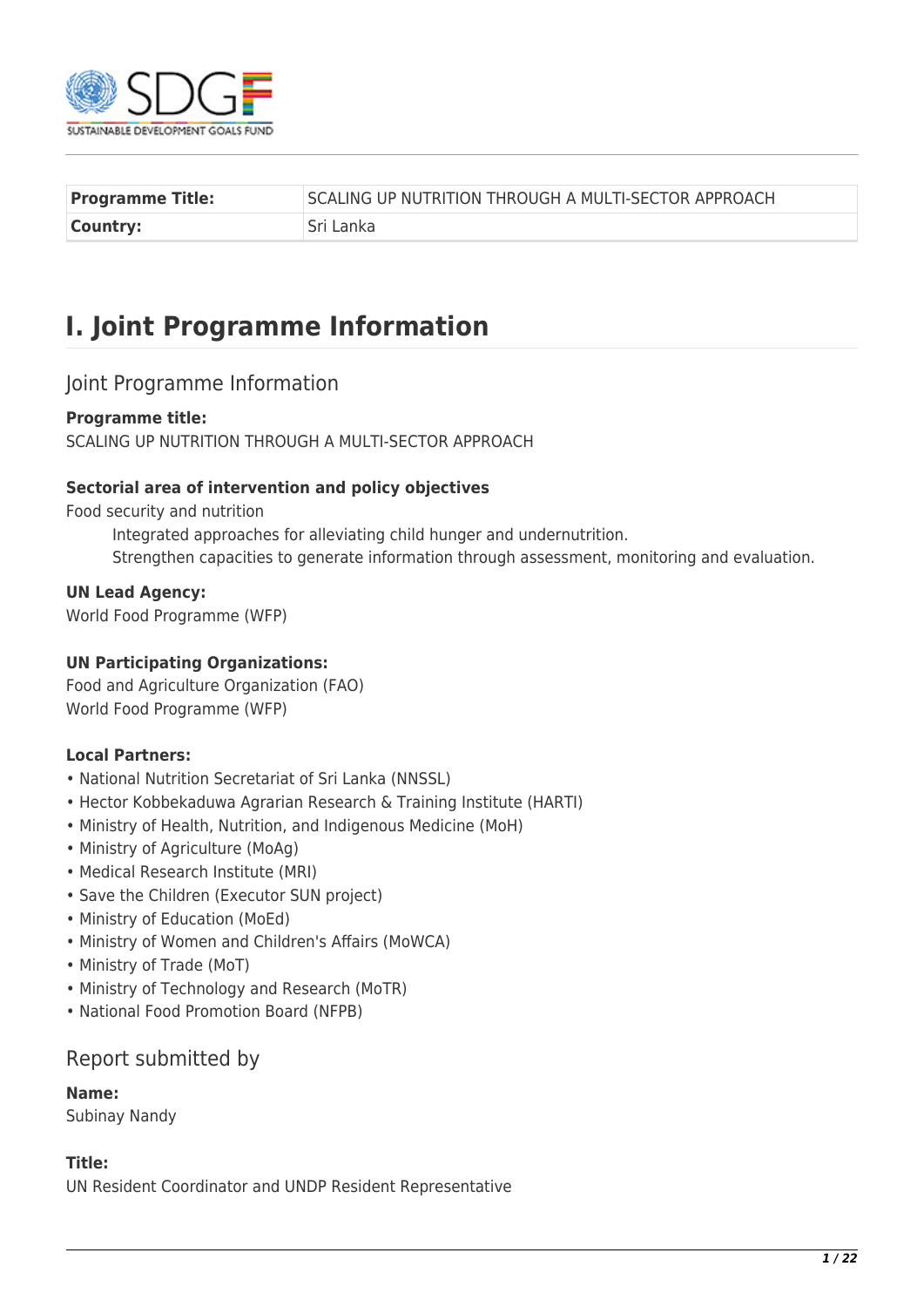**Organization:**  Office of the Resident Coordinator and UNDP

**Contact information:**  Email: info.lk@one.un.org

Phone: +94 11 2583805

Fax: +94 11 2581116

**Reporting Period Ending:**  Sunday, November 1, 2015

# **II. Contact Information**

Resident Coordinator

**Name:**  Subinay Nandy

**E-mail:**  subinay.nandy@one.un.org

UNCT contact person for implementation

**Name:**  Beth S. Crawford

**Agency:**  FAO

**Title:**  FAO Representative for Sri Lanka and Maldives

**E-mail:**  Beth.Crawford@fao.org

**Phone:**  Tel: +94-11-2580798, +94-11-2588537, Fax: +94-11-2587990

**Address:**  UN Compound, 202, Bauddhaloka Mawatha, Colombo **Address:**  7, Sri Lanka. Two Jawatte Avenue, Colombo 5, Sri Lanka

Technical team contacts

Alternative UNCT contact person for implementation

**Name:**  Ismail Omer

**Agency: WFP** 

**Title:**  WFP Representative/ Country Director

**E-mail:**  ismail.omer@wfp.org

**Phone:**  Tel: +94-11-2586244, +94-11-2555520/1, Fax: +94-11-2502468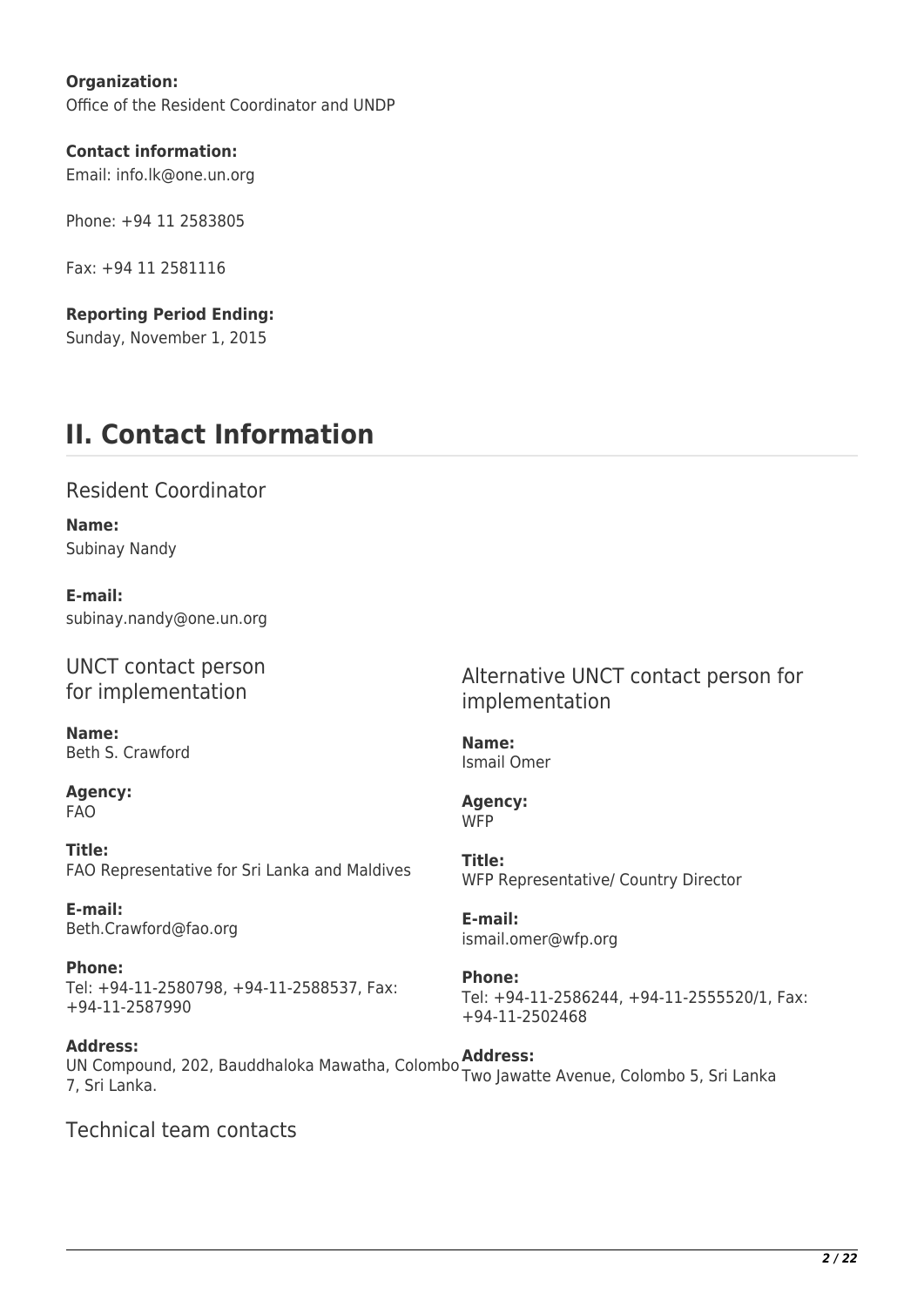Joint programme coordinator

**Name:**  Sashrika Jayasinghe

**Agency:**  World Food Programme

**Title:**  Programme Policy Officer

**Email:**  sashrika.jayasinghe@gmail.com

**Phone:**  Tel: +94 778998621; +94-11-2586244

**Address:**  Two Jawatte Avenue, Colombo 5, Sri Lanka

JP communications and advocacy focal point JP knowledge management focal point

JP monitoring and evaluation focal point

JP private sector focal point

## Agency contact points

Contact 1

**Name:**  Saman Kalupahana

**Agency:**  World Food Programme

**Title:**  Programme Policy Officer (Nutrition)

**Email:**  saman.kalupahana@wfp.org

**Phone:**  Tel: +94 774400584; +94-11-2586244

**Address:**  Two Jawatte Avenue, Colombo 5, Sri Lanka Contact 2

**Name:**  Priyanthi Chandrasekera

**Agency:**  Food and Agriculture Organization

**Title:**  Project Manager

**Email:**  priyanthi.chandrasekera@fao.org

**Phone:**  Tel: +94 768747536; +94 11 2580798 ext. 2013

**Address:**  UN Compound 202 Bauddhaloka Mawatha, Colombo 7, Sri Lanka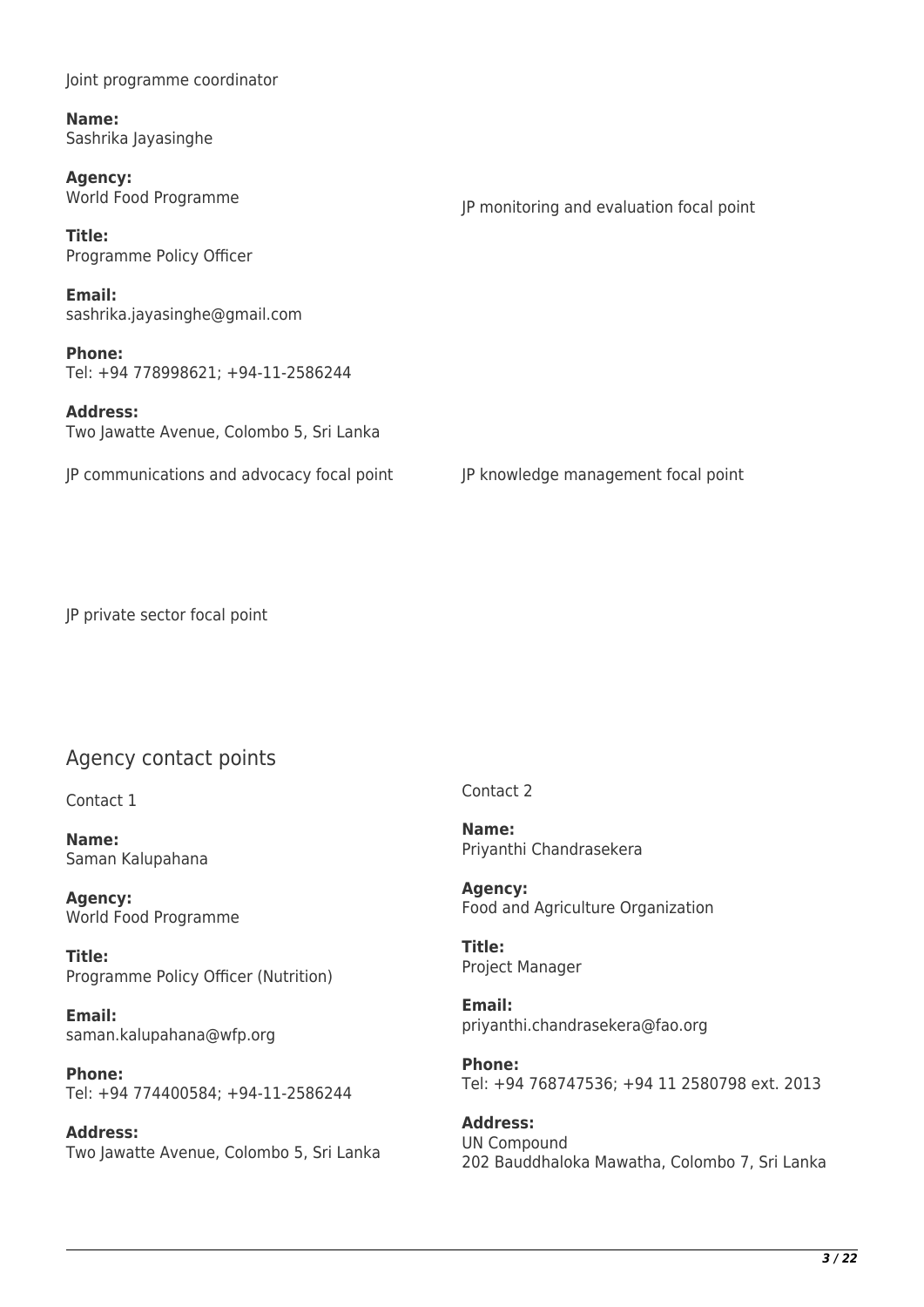Contact 5

# **III. Financial information**

# SDG-F Funds

| <b>UN Agency</b>                              | <b>Total approved</b><br>funds | <b>Total funds</b><br><b>Transferred to</b><br>date | <b>Total funds</b><br>committed to<br>date | <b>Total funds</b><br>disbursed to date |
|-----------------------------------------------|--------------------------------|-----------------------------------------------------|--------------------------------------------|-----------------------------------------|
| World Food<br>Programme (WFP)                 | 749,871.00                     | 339,398.00                                          |                                            | 108,270.00                              |
| Food and<br>Agriculture<br>Organization (FAO) | 749,858.00                     | 262,450.00                                          |                                            | 10,959.00                               |

| Total<br>0 <sup>0</sup><br>0.00<br>.00<br>.848.00<br>601 |
|----------------------------------------------------------|
|----------------------------------------------------------|

# Matching Funds

| $- - - - - - -$ |
|-----------------|
|-----------------|

# **IV. Beneficiaries**

### **Total number of direct beneficiaries to date:**

35

# Direct Beneficiaries – Breakdown

| <b>Beneficiary type - individual</b> |  | <b>Total Female Male Comments</b> |
|--------------------------------------|--|-----------------------------------|
| <b>Farmers</b>                       |  |                                   |
| Entrepreneurs                        |  |                                   |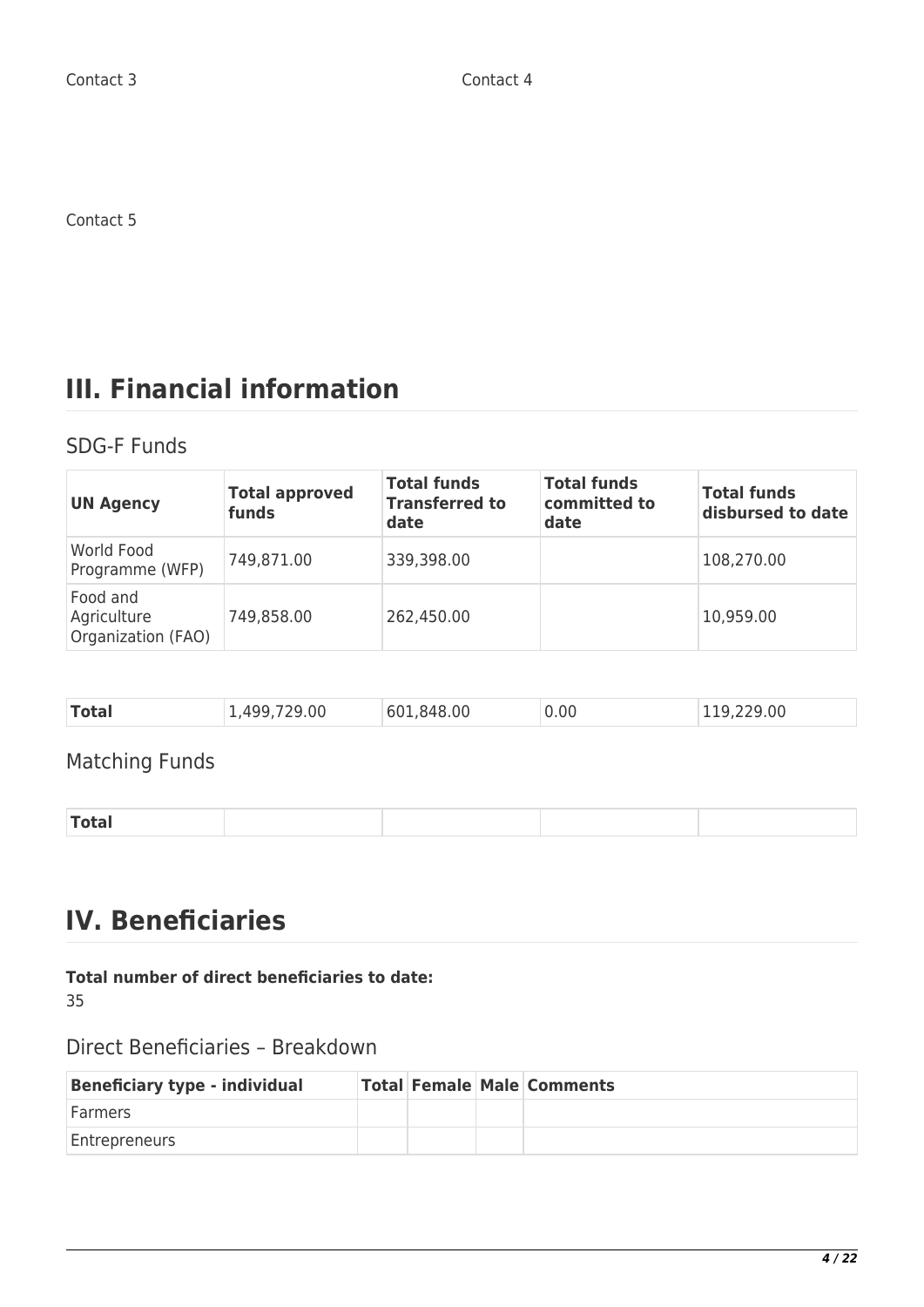| Civil servants/government | 34 | $\mathbf{0}$ | 34 | WFP supported the training of MRI staff and<br>survey enumerators on data and sample<br>collection and field lab sample analysis for<br>the baseline food and nutrition surveys |
|---------------------------|----|--------------|----|---------------------------------------------------------------------------------------------------------------------------------------------------------------------------------|
| Indigenous                |    |              |    |                                                                                                                                                                                 |
| Children                  |    |              |    |                                                                                                                                                                                 |
| Youth                     |    |              |    |                                                                                                                                                                                 |
| Other 1                   |    |              |    |                                                                                                                                                                                 |
|                           |    |              |    |                                                                                                                                                                                 |
|                           |    |              |    |                                                                                                                                                                                 |
| <b>Total</b>              | 34 | 0            | 34 |                                                                                                                                                                                 |

| <b>Beneficiary type - institutional</b> |      | <b>Total Comments</b>                                                                                                                                                            |
|-----------------------------------------|------|----------------------------------------------------------------------------------------------------------------------------------------------------------------------------------|
| <b>SME<sub>S</sub></b>                  |      |                                                                                                                                                                                  |
| Cooperatives                            |      |                                                                                                                                                                                  |
| Government/municipal organizations      | 1.00 | WFP supported technical and institutional capacity<br>development for the Medical Research Institute (MRI)<br>relevant to the national baseline surveys on food and<br>nutrition |
| Private sector                          |      |                                                                                                                                                                                  |
| Community-based organizations           |      |                                                                                                                                                                                  |
| <b>NGOs</b>                             |      |                                                                                                                                                                                  |
|                                         |      |                                                                                                                                                                                  |
|                                         |      |                                                                                                                                                                                  |
|                                         |      |                                                                                                                                                                                  |
|                                         |      |                                                                                                                                                                                  |
| <b>Total</b>                            | 1    |                                                                                                                                                                                  |

# Indirect Beneficiaries – Breakdown

| <b>Beneficiary type - individual</b> |                     | <b>Total Female Male Comments</b>                                                                                          |
|--------------------------------------|---------------------|----------------------------------------------------------------------------------------------------------------------------|
| <b>Farmers</b>                       |                     |                                                                                                                            |
| Entrepreneurs                        |                     |                                                                                                                            |
| Civil servants/government            |                     |                                                                                                                            |
| Indigenous                           |                     |                                                                                                                            |
| Children                             |                     |                                                                                                                            |
| Youth                                |                     |                                                                                                                            |
| Pregnant and Lactating Women         | 7,654 7,654.00 0.00 | 7654 Pregnant and Lactating Women<br>(PLW) have participated in the national<br>food and nutrition baseline survey to date |
| <b>Total</b>                         | 7,654 7,654.00 0.00 |                                                                                                                            |

| <b>Beneficiary type - institutional</b> |      | <b>Total Comments</b>                                                                                                                                        |
|-----------------------------------------|------|--------------------------------------------------------------------------------------------------------------------------------------------------------------|
| <b>SME<sub>S</sub></b>                  |      |                                                                                                                                                              |
| Cooperatives                            |      |                                                                                                                                                              |
| Government/municipal organizations      | 4.00 | The implementing ministries and the supporting agencies<br>participating at JP workshops and meetings are considered<br>indirect institutional beneficiaries |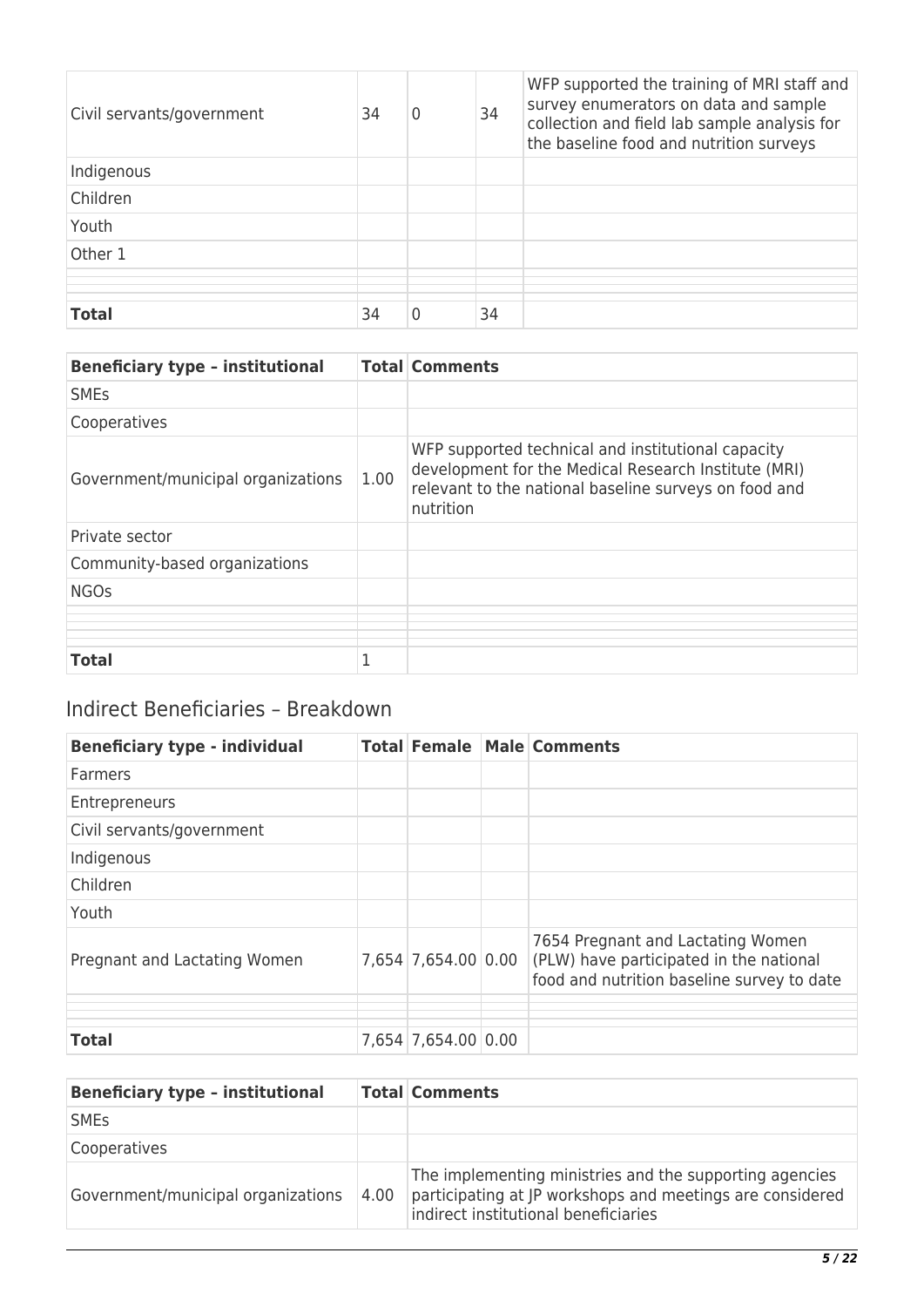| Private sector                | 3  | Service providers of meeting facilities and potential partner<br>for procuring fortified rice kernels for the pilot programme<br>are considered indirect institutional beneficiaries                       |
|-------------------------------|----|------------------------------------------------------------------------------------------------------------------------------------------------------------------------------------------------------------|
| Community-based organizations | 1  | The Scaling Up Nutrition People's Forum (SUN-PF)<br>participated in the consultative workshop for food<br>fortification held in July 2015.                                                                 |
| <b>NGOs</b>                   |    |                                                                                                                                                                                                            |
| Academia                      |    | Academics from national universities were involved in<br>presenting research conducted in under-nutrition and in<br>providing inputs regarding the design of the pilot<br>programme for food fortification |
| <b>Total</b>                  | 10 |                                                                                                                                                                                                            |

## **Any other information regarding JP beneficiaries\*:**

The pregnant and lactating women (PLW) who participated in the survey financed by WFP through the JP and conducted by the Medical Research Institute (MRI) of MoH are considered indirect project beneficiaries.

WFP meetings included participants from both genders as detailed below:

No. Name of the workshop/training Male Female Total

1. Consultative Meeting on Food Fortification on Policy Development on July 3, 2015 21 17 38

2. Follow up Technical Consultation on Food Fortification Policy Directions on September 15, 2015 8 10 18

3. Technical Consultation on the Design of the Pilot Programme for Fortified Food on September 29, 2015 16 17 33

TOTALS 45 44 89

FAO conducted two interactive workshops during the reporting period. The gender disaggregation of the participants are provided below:

No. Name of the workshop/training Male Female Total

1. Review the existing circulars on school food consumption initiatives & draft the guideline (Output 11) on Sept. 3, 2015 25 15 40

2. Identify needs for different age groups of nutrition messages. (Output 11) on Sept. 4, 2015 8 21 29 TOTALS 33 36 69

# **V. Joint Programme Progress**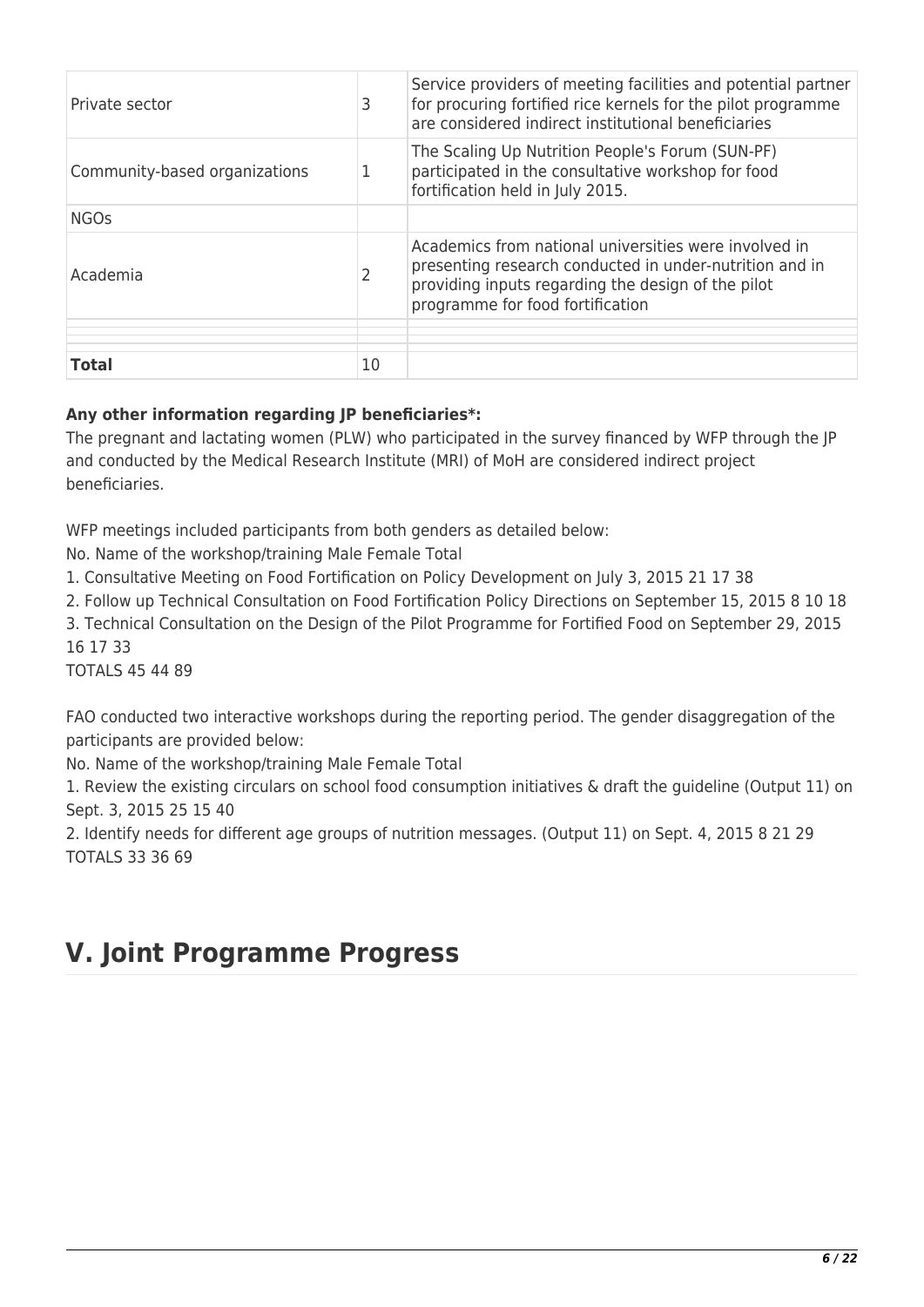| <b>Expected Results</b><br>(Outcomes & outputs)                                                                                                                                                             | <b>Progress</b>                                                                                                                                                                                                                                                                                                                                                                                                                                                                                                                                                                                                                                                                                                                                                                                                                                                                                                                                                                                                                                                                                                                                                                                             | <b>Difficulties</b>                                                                                                                                                                                                                                                                                                                                                                                                                                                                                                                                                                                                                                                                                                                                                                                                                                 | <b>Expected</b><br>deliverables                                                                                                                                                                                                                                                                                                                                                                                                                                                                                                                                                                                                                                                                                                                                                                                                            |
|-------------------------------------------------------------------------------------------------------------------------------------------------------------------------------------------------------------|-------------------------------------------------------------------------------------------------------------------------------------------------------------------------------------------------------------------------------------------------------------------------------------------------------------------------------------------------------------------------------------------------------------------------------------------------------------------------------------------------------------------------------------------------------------------------------------------------------------------------------------------------------------------------------------------------------------------------------------------------------------------------------------------------------------------------------------------------------------------------------------------------------------------------------------------------------------------------------------------------------------------------------------------------------------------------------------------------------------------------------------------------------------------------------------------------------------|-----------------------------------------------------------------------------------------------------------------------------------------------------------------------------------------------------------------------------------------------------------------------------------------------------------------------------------------------------------------------------------------------------------------------------------------------------------------------------------------------------------------------------------------------------------------------------------------------------------------------------------------------------------------------------------------------------------------------------------------------------------------------------------------------------------------------------------------------------|--------------------------------------------------------------------------------------------------------------------------------------------------------------------------------------------------------------------------------------------------------------------------------------------------------------------------------------------------------------------------------------------------------------------------------------------------------------------------------------------------------------------------------------------------------------------------------------------------------------------------------------------------------------------------------------------------------------------------------------------------------------------------------------------------------------------------------------------|
| JP Output 1.1:<br>Understanding the link<br>between health, food<br>security, food<br>consumption and<br>micronutrient<br>deficiencies for the<br>target group of children<br>U5, PLW and<br>schoolchildren | WFP, through discussions<br>with MoH, understood that<br>the Demographic and<br>Health Survey (DHS) will<br>be conducted by<br>Department of Census<br>and Statistics and is<br>expected to start at the<br>end of this year. The DHS<br>includes a detailed<br>assessment of nutrition<br>for children under 5.<br>Hence, it was decided not<br>to conduct the baseline<br>nutrition survey for<br>children under 05 through<br>the JP, to avoid overlap<br>and duplication of efforts,<br>and to go ahead with only<br>the school children and<br>PLW surveys.<br>The Medical Research<br>Institute (MRI), which is<br>the government's primary<br>medical research body<br>attached to the MoH was<br>selected as the<br>implementing partner and<br>both surveys were<br>planned with the technical<br>inputs from MRI and WFP.<br>The PLW survey<br>commenced in May 2015<br>and data collected is<br>expected to be completed<br>in November 2015, Data<br>entry for collected PLW<br>information has already<br>begun.<br>The nutrition survey of<br>school children is planned<br>to be conducted in<br>November 2015. Reports<br>for both surveys will be<br>finalized and published<br>next year. | The estimated budget for<br>the national food and<br>nutrition survey of PLW<br>survey and school children<br>was higher than the budget<br>allocated by the JP. Further,<br>with the administrative<br>changes within the<br>government, the support of<br>NNSSL in obtaining the<br>matching funds did not<br>materialize, as committed<br>in the project proposal.<br>As a remedial measure, the<br>budget allocated for the<br>PLW and school children<br>surveys were pooled, such<br>that sufficient funds could<br>be made available for the<br>PLW survey, which required<br>much greater resources<br>than the schoolchildren<br>survey. Further, after a<br>series of discussions, it was<br>agreed that MRI will<br>contribute their technical<br>and logistical resources to<br>be considered as matching<br>funds from the government. | Data entry is currently<br>being conducted for the<br>information collected<br>during the national PLW<br>survey. Following data<br>entry, data analysis will<br>commence, and the<br>deliverable of published<br>results of the baseline<br>nutrition and food<br>security survey among<br>PLW will be produced in<br>the first half of next<br>year. Data collection,<br>entry, and analysis for<br>the survey of school<br>children will also<br>commence shortly with<br>the publication of<br>results expected<br>concurrently with the<br>PLW survey. The<br>findings of these two<br>surveys will immensely<br>help all relevant sectors<br>of the country to inform<br>their policies and<br>implement effective<br>interventions towards<br>the development of the<br>health and nutrition of<br>the country and<br>towards SDG2. |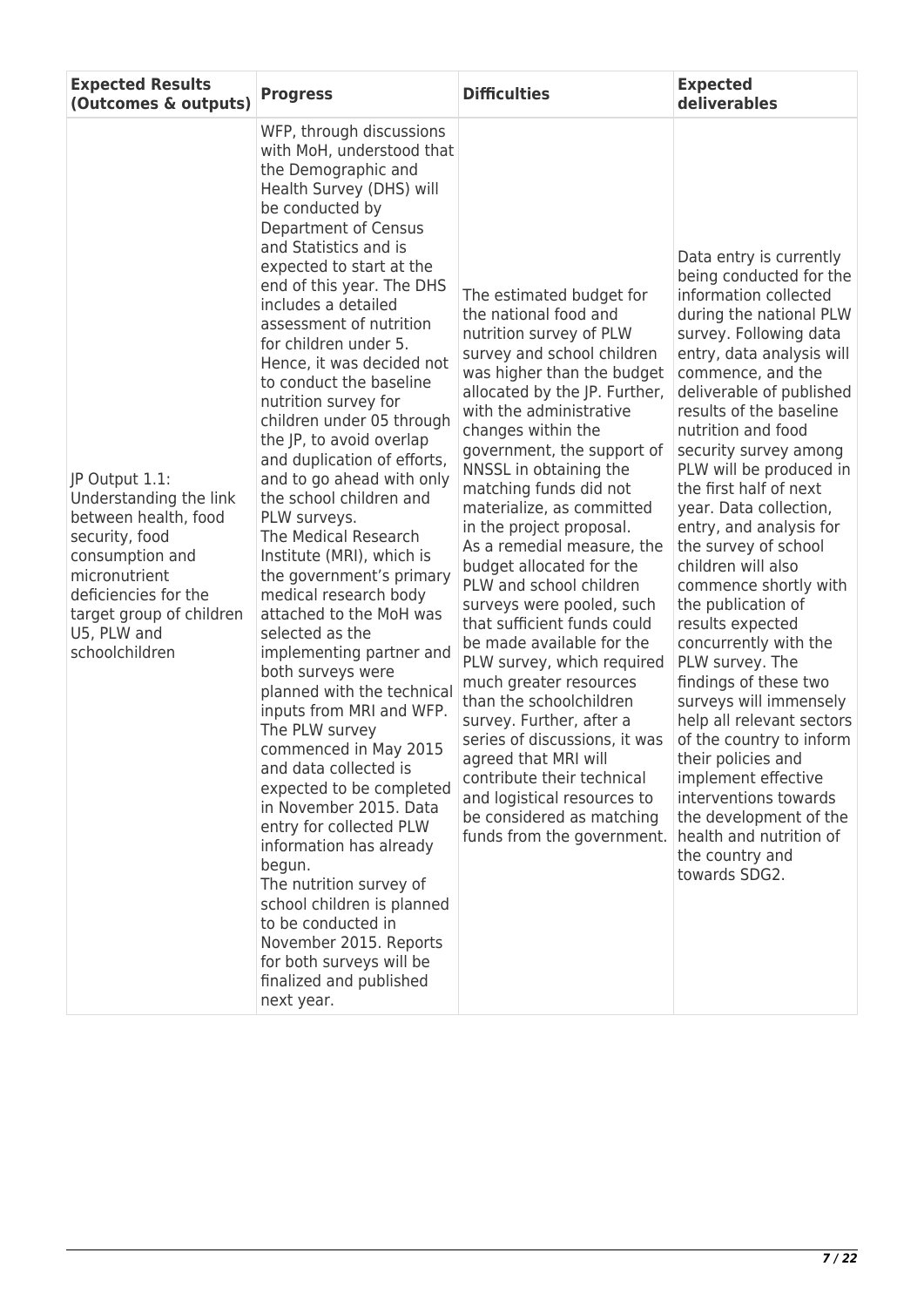| <b>Expected Results</b><br>(Outcomes & outputs)                                                                                                                                                                                       | <b>Progress</b>                                                                                                                                                                                                                                                                                                                                                                                                                                                                                                                                                                                                                                                                                                                                                                                                                                                                                                                                                                                                                                                                                                                                                                                                                                                                                                               | <b>Difficulties</b>                                                                                                                                                                                                                                                                                                                                                                                                                                                                                                                                                                                                                                                                                                                                                                                                                                                                                                                                                                                                                                                                                                                                                                                                                                                                                                                                                                                                                                                                                                 | <b>Expected</b><br>deliverables                                                                                                                                                                                                                                                                                                                           |
|---------------------------------------------------------------------------------------------------------------------------------------------------------------------------------------------------------------------------------------|-------------------------------------------------------------------------------------------------------------------------------------------------------------------------------------------------------------------------------------------------------------------------------------------------------------------------------------------------------------------------------------------------------------------------------------------------------------------------------------------------------------------------------------------------------------------------------------------------------------------------------------------------------------------------------------------------------------------------------------------------------------------------------------------------------------------------------------------------------------------------------------------------------------------------------------------------------------------------------------------------------------------------------------------------------------------------------------------------------------------------------------------------------------------------------------------------------------------------------------------------------------------------------------------------------------------------------|---------------------------------------------------------------------------------------------------------------------------------------------------------------------------------------------------------------------------------------------------------------------------------------------------------------------------------------------------------------------------------------------------------------------------------------------------------------------------------------------------------------------------------------------------------------------------------------------------------------------------------------------------------------------------------------------------------------------------------------------------------------------------------------------------------------------------------------------------------------------------------------------------------------------------------------------------------------------------------------------------------------------------------------------------------------------------------------------------------------------------------------------------------------------------------------------------------------------------------------------------------------------------------------------------------------------------------------------------------------------------------------------------------------------------------------------------------------------------------------------------------------------|-----------------------------------------------------------------------------------------------------------------------------------------------------------------------------------------------------------------------------------------------------------------------------------------------------------------------------------------------------------|
| JP Output 1.2:<br>Identification of cost<br>efficient and most<br>efficient use of fortified<br>foods to address<br>existing micro-nutrient<br>deficiencies including<br>distribution mechanism<br>(schools and/or health<br>centers) | WFP established close<br>collaboration with the<br>government focal point for<br>food fortification. Several<br>consultative meetings<br>were held with technical<br>experts to develop policy<br>guidelines for food<br>fortification and develop<br>methodologies and<br>implementation strategies<br>for the landscape analysis<br>and pilot programme on<br>rice fortification.<br>The ToR for the landscape<br>analysis was finalized and<br>selection of the<br>implementing partner is<br>underway.<br>A team headed by<br>academia and involving<br>MoH, MoAg, and other key<br>stakeholders was<br>nominated to guide the<br>pilot programme on rice<br>fortification. A lengthy<br>discussion was held with<br>key stakeholders to<br>decide on the modality of<br>the pilot progrgamme.<br>Operational feasibility,<br>consumer acceptance,<br>market channel, and<br>production capacity of<br>fortified rice will be piloted<br>in the programme. It was<br>agreed to implement a<br>time bound pilot<br>programmme starting<br>with the development of<br>concept note.<br>A trial for the production<br>of fortified rice will be<br>done by the National Food<br>Promotion Board (NFPB) of<br>MoAg in order to check<br>the production capacity,<br>consumer acceptance,<br>and shelf life of the<br>product. | Since MoH had, however,<br>already earmarked the road<br>map for the fortification<br>process, WFP worked with<br>the government<br>counterpart to amalgamate<br>their road map with<br>fortification action plan<br>proposed by the project.<br>At the initial consultative<br>meeting held under the<br>project, sector experts<br>came in to conclusion that<br>there is no need to conduct<br>pilot programmes for MNP<br>and salt since some<br>evaluation studies had<br>previously been conducted<br>to see the efficacy of MNP<br>and salt use as a fortificant<br>vehicle.<br>There were also differing<br>views on the objective of<br>the pilot study to be<br>conducted, with some<br>experts supporting the idea<br>of including a clinical<br>impact assessment of the<br>fortification along with<br>operational feasibility of the<br>fortification process.<br>Further, the consultative<br>experts and technical teams<br>were not in favor of piloting<br>the food fortification<br>programme on school<br>children, as proposed in the<br>project proposal and an<br>alternate modality was<br>proposed to be explored.<br>WFP discussions with<br>stakeholders regarding the<br>design and implementation<br>of the food fortification pilot<br>programme for rice<br>indicated a potential<br>greater requirement of<br>financial resources than<br>allocated. To effectively<br>conduct the pilot<br>programme additional funds<br>should be made available<br>through budget<br>amendments. | A report on the pilot<br>prorgamme on the<br>operational feasibility of<br>rice fortification will be<br>published. This report<br>will certainly be helpful<br>to address the<br>obstacles and issues<br>should occur in the<br>future plans for rice<br>fortification to be done<br>at an island-wide level<br>as a national nutrition<br>intervention. |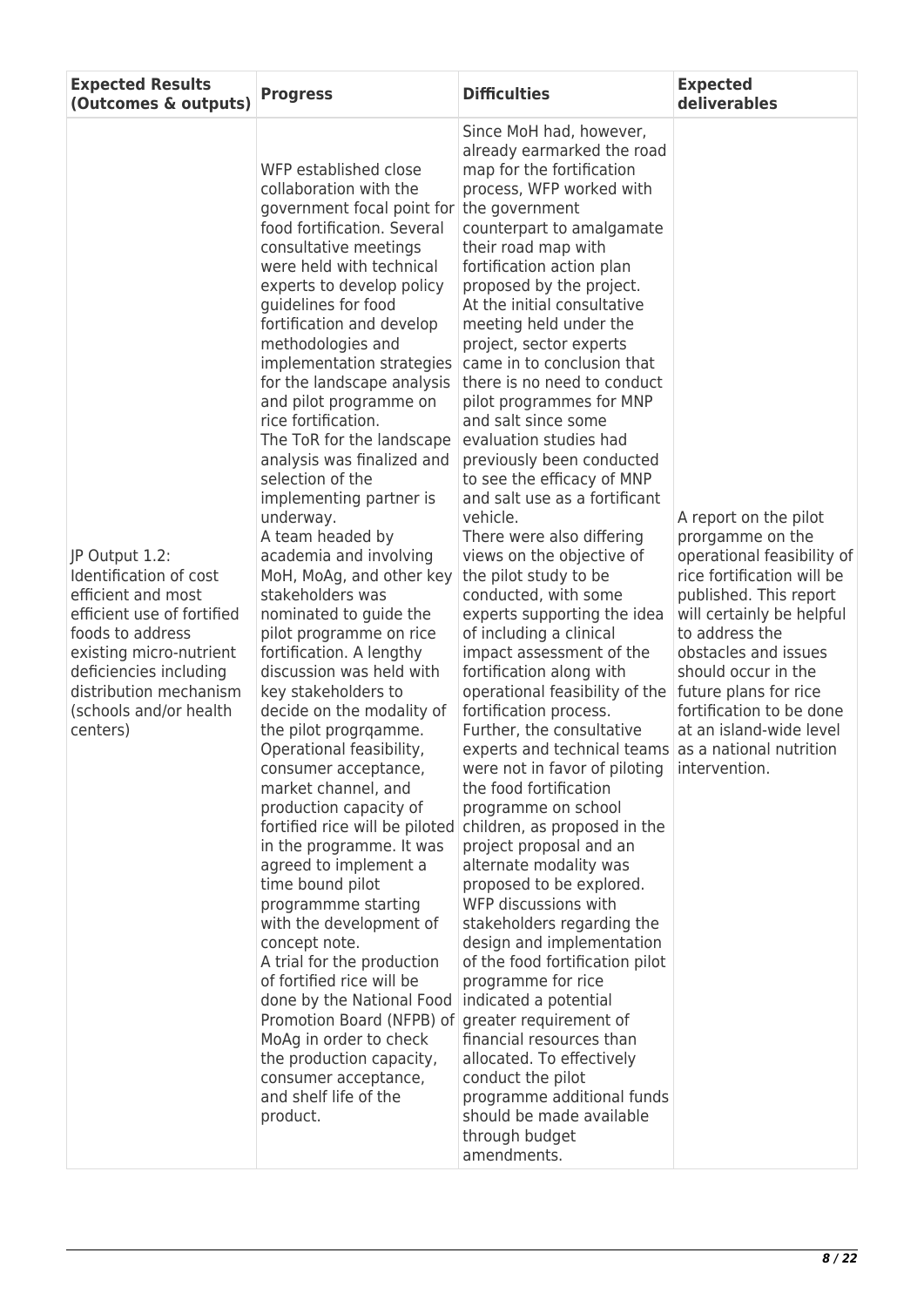| <b>Expected Results</b><br>(Outcomes & outputs)                                                                            | <b>Progress</b>                                                                                                                                                                                                                                                                                                                                                                                                                                                                                                                                                                                                                                                                                                                                                                                                                      | <b>Difficulties</b>                                                                                                                                                                                                                                                                                                                                                                                                                                                                                                                                                                                                                                                                                                                                                                                                                                                                                                           | <b>Expected</b><br>deliverables                                                                                                                                                    |
|----------------------------------------------------------------------------------------------------------------------------|--------------------------------------------------------------------------------------------------------------------------------------------------------------------------------------------------------------------------------------------------------------------------------------------------------------------------------------------------------------------------------------------------------------------------------------------------------------------------------------------------------------------------------------------------------------------------------------------------------------------------------------------------------------------------------------------------------------------------------------------------------------------------------------------------------------------------------------|-------------------------------------------------------------------------------------------------------------------------------------------------------------------------------------------------------------------------------------------------------------------------------------------------------------------------------------------------------------------------------------------------------------------------------------------------------------------------------------------------------------------------------------------------------------------------------------------------------------------------------------------------------------------------------------------------------------------------------------------------------------------------------------------------------------------------------------------------------------------------------------------------------------------------------|------------------------------------------------------------------------------------------------------------------------------------------------------------------------------------|
| JP Output 1.3: Review of<br>the capacity for the in-<br>country production of<br>fortified rice & double<br>fortified salt | Following the<br>recommendation of WFP,<br>it was recommended that<br>a Technical Advisory<br>Group (TAG) be formed to<br>give technical guidance<br>for national food<br>fortification process. The<br>Deputy Director General-<br>Public Health Service,<br>MoH was nominated to<br>take the lead of the TAG<br>and representatives from<br>health, academia,<br>agriculture, industry and<br>UN will act as the other<br>members.<br>With the guidelines given<br>by the technical experts,<br>it was decided to expand<br>the scope of the mapping<br>exercise and conduct<br>landscape analysis. This<br>landscape analysis will<br>map out current<br>fortification efforts and<br>give comprehensive<br>understanding of the<br>factors that influence the<br>feasibility and<br>sustainability of the rice<br>fortification. | The government official<br>(Director - Nutrition<br>Division, MoH) who served<br>as the focal point for the<br>fortification, was transferred<br>to the post of Director -<br>Urban and Estate Health<br>Division, following the<br>parliamentary elections and<br>changes in administration.<br>This incident was a difficulty<br>that had to be faced, as it<br>potentially impeded<br>progress made on food<br>fortification efforts due to<br>potential discontinuity of<br>that particular government<br>official's efforts and plans<br>with the JP/WFP on food<br>fortification. Finally, the<br>Deputy Director General of<br>Public Health Service issued<br>directions that the same<br>official can continue as a<br>focal point for the<br>fortification (though it is<br>outside his new mandate)<br>with the cooperation and<br>collaboration of the newly<br>appointed Director -<br><b>Nutrition Division</b> | TAG group will be<br>appointed to guide and<br>direct the national<br>fortification process<br>and make any decision<br>with regard to<br>fortification process of<br>the country. |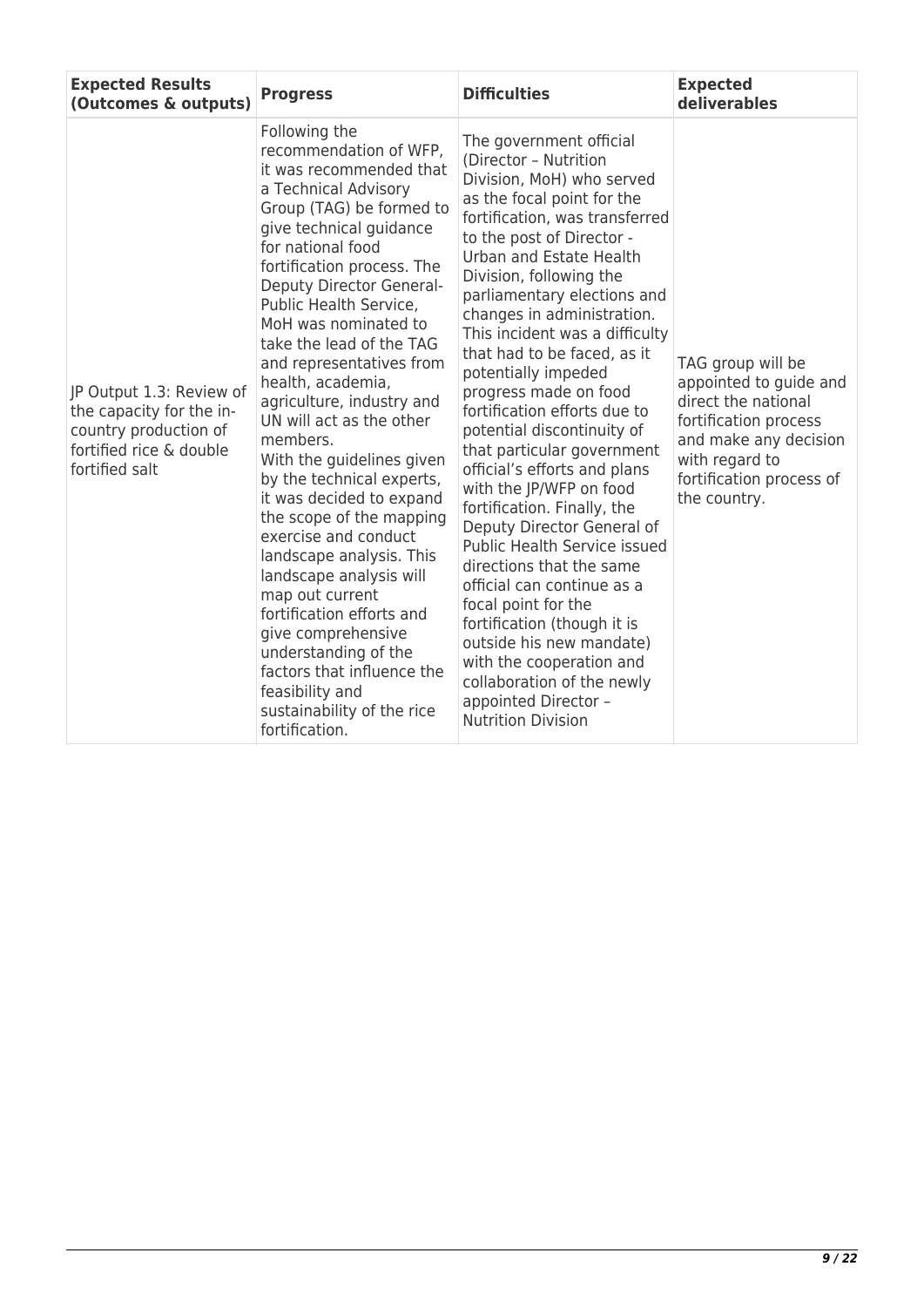| <b>Expected Results</b><br>(Outcomes & outputs)                                                                                                                 | <b>Progress</b>                                                                                                                                                                                                                                                                                                                                                                                                                                                                                                                                                                                                                                                                                                                                                                                                                                                                                                                                                                           | <b>Difficulties</b>                                                                                                                                                                                                                                                                                                                                                                                                                                                                                                                                                                                                                                                                                                                                                                                                                                                                                                                                                                                    | <b>Expected</b><br>deliverables                                                                                                                                                |
|-----------------------------------------------------------------------------------------------------------------------------------------------------------------|-------------------------------------------------------------------------------------------------------------------------------------------------------------------------------------------------------------------------------------------------------------------------------------------------------------------------------------------------------------------------------------------------------------------------------------------------------------------------------------------------------------------------------------------------------------------------------------------------------------------------------------------------------------------------------------------------------------------------------------------------------------------------------------------------------------------------------------------------------------------------------------------------------------------------------------------------------------------------------------------|--------------------------------------------------------------------------------------------------------------------------------------------------------------------------------------------------------------------------------------------------------------------------------------------------------------------------------------------------------------------------------------------------------------------------------------------------------------------------------------------------------------------------------------------------------------------------------------------------------------------------------------------------------------------------------------------------------------------------------------------------------------------------------------------------------------------------------------------------------------------------------------------------------------------------------------------------------------------------------------------------------|--------------------------------------------------------------------------------------------------------------------------------------------------------------------------------|
| JP Output 1.4:<br>Strengthening advocacy<br>for use of fortified locally<br>produced nutritious<br>foods                                                        | Development of national<br>policy guidelines for the<br>fortification has been<br>identified as a key<br>requirement in the<br>government roadmap for<br>the fortification.<br>Therefore, WFP, through<br>the JP, has extended<br>support to develop policy<br>guidelines under the<br>leadership of MoH by<br>providing financial<br>support for a stakeholder<br>consultation meeting held<br>on September 15, 2015<br>and by providing technical<br>expertise.<br>The project played strong<br>advocacy role to convince<br>the government of the<br>need of Technical<br>Advisory Group (TAG) for<br>the fortification. The JP<br>took the lead to<br>encourage the formation<br>of a national level<br>technical authority<br>responsible for guiding<br>the food fortification<br>process of the country<br>and making all decisions<br>related to the national<br>fortification process, while<br>highlighting fortification<br>as a major topic in the<br>country's health sector | Despite WFP sending a<br>large delegation of officials<br>and private sector<br>representatives to a food<br>fortification meeting in<br>Bangkok prior to<br>commencement of the<br>project, no major follow up<br>on fortification had occurred<br>since. Through the JP, WFP<br>liaised with a delegate from<br>MoH to forge a partnership<br>on addressing food<br>fortification as an important<br>avenue for national<br>nutrition interventions.<br>Expertise from technical<br>consultants were<br>considered in developing<br>the policy directions. The<br>main issues that arose were<br>disagreement on the types<br>of fortification and<br>fortificant vehicles to be<br>included in to the policy<br>directions. Finally, all<br>experts came to an<br>agreement for including<br>rice, wheat, and salt as the<br>fortificant vehicles and iron,<br>folic acid, zinc and vitamin<br>A as types of fortificant to<br>be addressed in the food<br>fortification policy being<br>developed. | National policy<br>direction will approved<br>and published; this will<br>help to technically<br>guide and streamline<br>future fortification<br>activities in the<br>country. |
| JP Output 1.5: Increased<br>awareness of the inter-<br>linkage of health, and<br>nutrition food security as<br>a national development<br>priority at all levels | Through its Country<br>Programme, WFP has<br>developed a Cost of Diet<br>Analysis and a Food<br>Security Atlas in<br>collaboration with HARTI,<br>MoAg. These documents<br>will serve as<br>complementary tools for<br>linking health, nutrition,<br>and food security data at<br>national level and can be<br>leveraged for building<br>capacity for developing an<br>integrated data system<br>under this JP.                                                                                                                                                                                                                                                                                                                                                                                                                                                                                                                                                                           | Given the national priority<br>for this action, it is ideal<br>that NNSSL takes the lead<br>on this activity. With the<br>change in administration<br>impacting the national<br>coordination of the NNSSL,<br>initiation of this activity was<br>delayed. WFP will support<br>NNSSL to reactivate their<br>operational functions to<br>ensure the inter-linkage of<br>health, nutrition, and food<br>security as a national<br>development priority at all<br>levels.                                                                                                                                                                                                                                                                                                                                                                                                                                                                                                                                  | WFP will support NNSSL<br>to organize awareness-<br>raising workshops with<br>regard to this activity in<br>first quarter of next<br>year.                                     |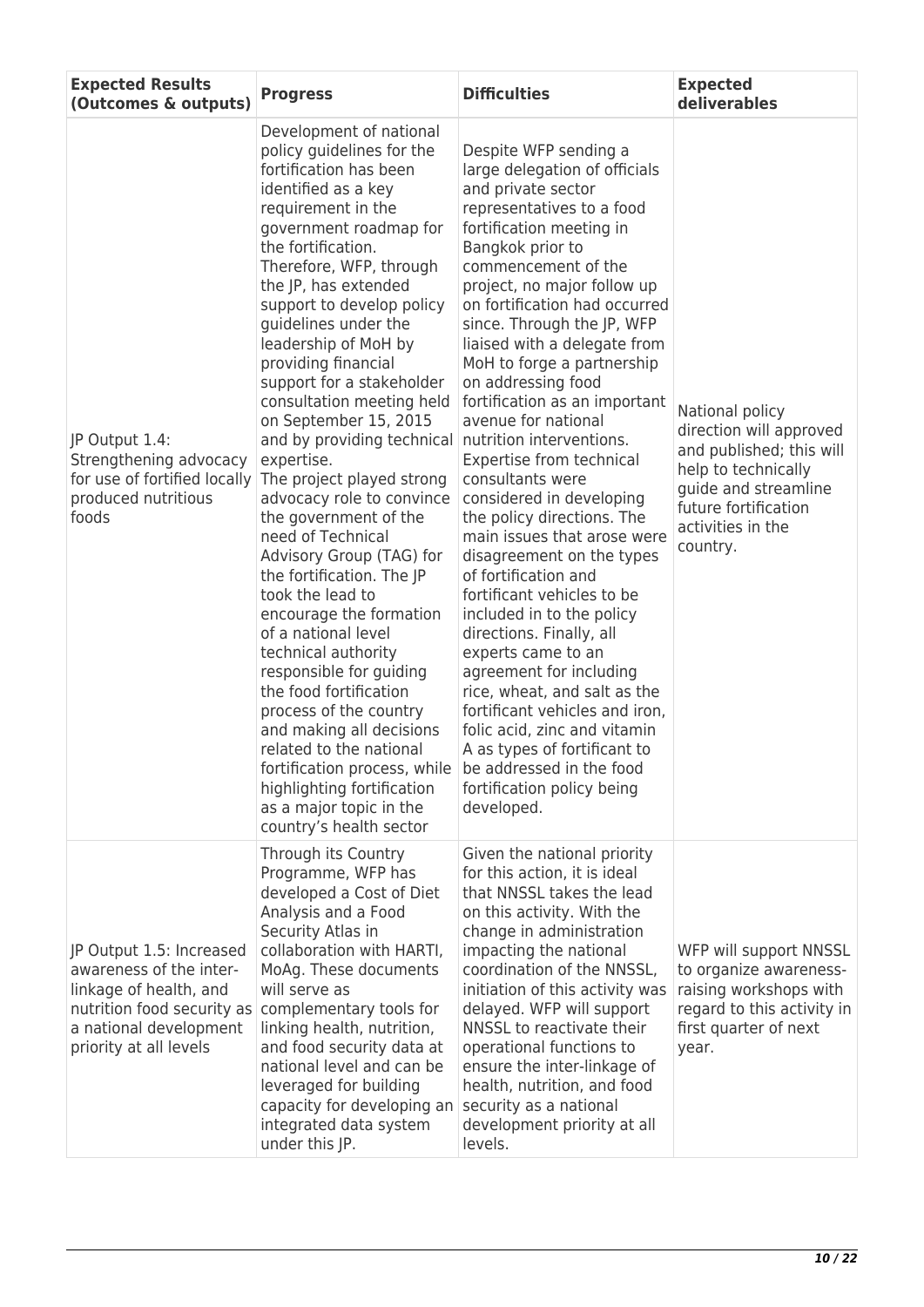| <b>Expected Results</b><br>(Outcomes & outputs)                                                                                                                  | <b>Progress</b>                                                                                                                                                                                                              | <b>Difficulties</b>                                                                                                                                                                                                                                                                                                                                                                                                                                                   | <b>Expected</b><br>deliverables                                                                                                              |
|------------------------------------------------------------------------------------------------------------------------------------------------------------------|------------------------------------------------------------------------------------------------------------------------------------------------------------------------------------------------------------------------------|-----------------------------------------------------------------------------------------------------------------------------------------------------------------------------------------------------------------------------------------------------------------------------------------------------------------------------------------------------------------------------------------------------------------------------------------------------------------------|----------------------------------------------------------------------------------------------------------------------------------------------|
| JP Output 1.6:<br>Agreement reached that<br>an integrated food,<br>health and nutrition<br>policy would assist in<br>achieving zero hunger<br>and reduce poverty | Planned for next year;<br>WFP will work with HARTI.<br>MoH, and civil society<br>alliance for Scaling Up<br>Nutrition People's Forum<br>(SUN-PF)                                                                             | Given the national priority<br>for this action, it is ideal<br>that NNSSL takes the lead<br>on this activity. With the<br>change in administration<br>impacting the national<br>coordination of the NNSSL,<br>initiation of this activity was<br>delayed. WFP will support<br>NNSSL to reactivate their<br>operational functions to<br>ensure the inter-linkage of<br>health, nutrition, and food<br>security as a national<br>development priority at all<br>levels. | WFP will support NNSSL<br>to organize awareness<br>raising workshop with<br>regard to this activity in<br>the first quarter of next<br>year. |
| JP Output 1.7: Increased<br>availability of local<br>produced fortified food<br>commodities for the<br>general public                                            | WFP has collaborated with<br>the National Food<br>Promotion Board (NFPB) of<br>MoAg to explore local<br>production of fortified<br>foods, including their<br>involvement in the pilot<br>programme for food<br>fortification | <b>Experienced various</b><br>difficulties in deciding main<br>fortificant vehicle to be<br>produced at commercial<br>level with different technical<br>opinion. TAG was formed as<br>a national authority to<br>giving technical guidance to<br>produce main fortified foods<br>for general public. Limited<br>budget allocation for the<br>activity from the project will<br>be a major constraint for<br>the activity. Budget<br>amendments will be<br>considered. | WFP will work with<br>other stakeholders to<br>build up private public<br>partnership for large<br>scale production of<br>fortified food.    |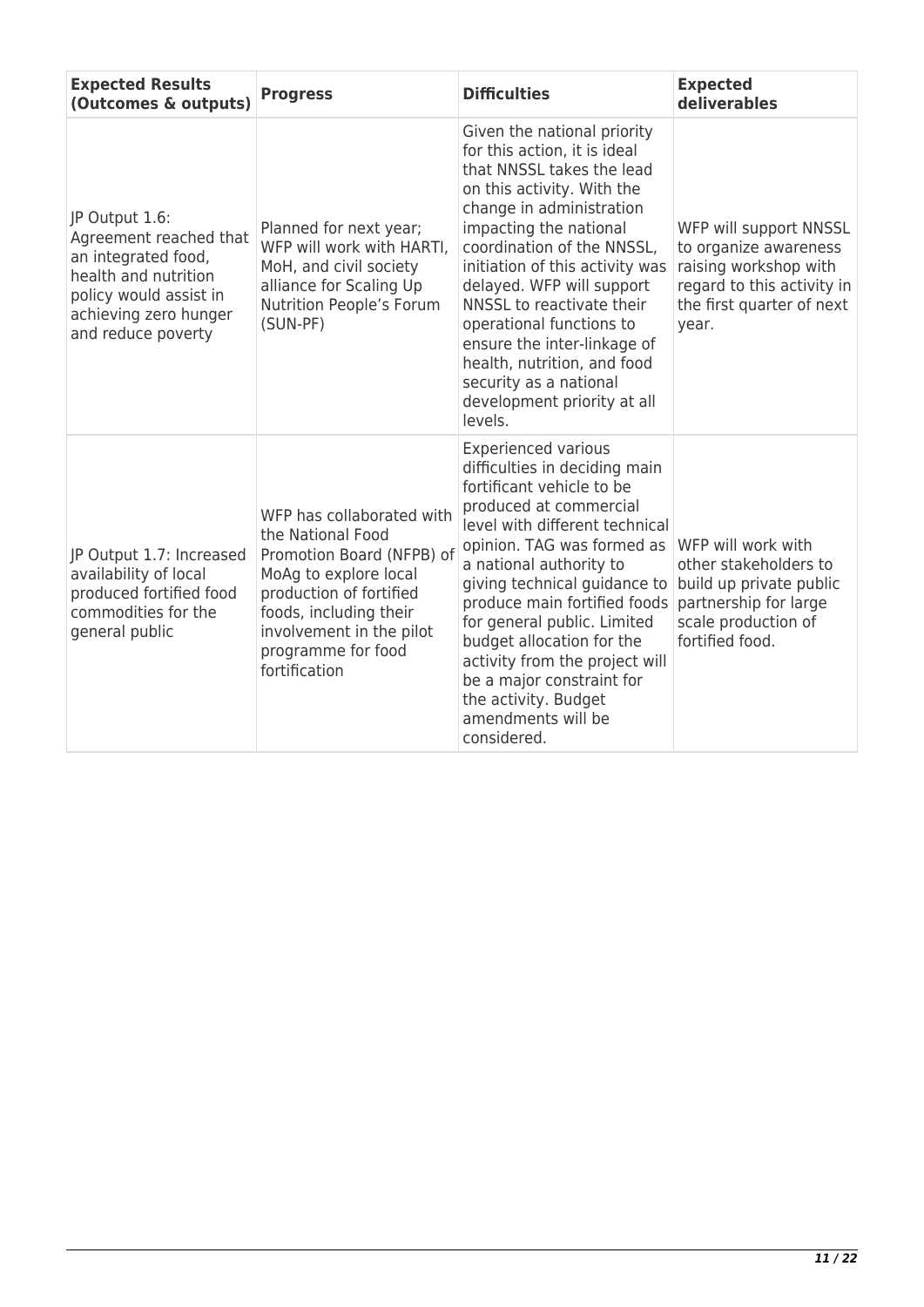| <b>Expected Results</b><br>(Outcomes & outputs)                                                                                                                                                             | <b>Progress</b>                                                                                                                                                                                                                                                                 | <b>Difficulties</b>                                                                                                                                                                                                                                                                                                                                                                                                                                                                                                  | <b>Expected</b><br>deliverables                                                                                                                                                                                                                                                                                                                                                                                                                                                                                                                                                  |
|-------------------------------------------------------------------------------------------------------------------------------------------------------------------------------------------------------------|---------------------------------------------------------------------------------------------------------------------------------------------------------------------------------------------------------------------------------------------------------------------------------|----------------------------------------------------------------------------------------------------------------------------------------------------------------------------------------------------------------------------------------------------------------------------------------------------------------------------------------------------------------------------------------------------------------------------------------------------------------------------------------------------------------------|----------------------------------------------------------------------------------------------------------------------------------------------------------------------------------------------------------------------------------------------------------------------------------------------------------------------------------------------------------------------------------------------------------------------------------------------------------------------------------------------------------------------------------------------------------------------------------|
| JP Output 1.8 Minimum<br>standards/guidelines<br>with health and nutrition<br>component<br>implemented for<br>improved levels of<br>nutrition in pre-school<br>children                                     | Children's Secretariat has<br>already developed the<br>minimum standards.<br>During the inception<br>workshop held on July 22,<br>2015, it was identified<br>cover the gap in the<br>existing guidelines by<br>developing a manual on<br>Health & Nutrition for Pre-<br>school. | Due to the recent political<br>changes of the Government<br>of Sri Lanka, since project<br>concept formulation stage<br>until present, government<br>project implementation<br>agency heads changed<br>three times between<br>January and September<br>that the present need is to 2015. This has slowed down<br>the project implementation<br>and decision-making.<br>This difficulty will be<br>discussed at a meeting<br>initiated by FAO officials<br>with the Secretary of the<br>MoWCA on October 16,<br>2015. | Review in progress of<br>the already developed<br>minimum standards by<br>the FAO consultant to<br>identify gaps in the<br>implementation of<br>health and nutrition<br>component of the<br>minimum standards<br>and provide<br>recommendations to fill<br>up the identified gap.<br>FAO nutrition<br>consultant to discuss<br>with the relevant key<br>persons' at Children's<br>Secretariat to identify<br>the framework of the<br>proposed health and<br>nutrition manual and<br>propose a draft<br>framework for review<br>by Children's<br>Secretariat by<br>December 2015. |
| JP Output 1.9 Nutrition<br>promotion to pre-school<br>children and<br>communities (parental<br>programmes) enhanced<br>for improved nutrition<br>levels of children in<br>schools and at<br>household level | Activities under this<br>component will start<br>implementation only after<br>activities under JP<br>outcome 1.8 is completed                                                                                                                                                   | N/A                                                                                                                                                                                                                                                                                                                                                                                                                                                                                                                  | Implementation of<br>activities will<br>commence in 1st<br>Quarter 2016                                                                                                                                                                                                                                                                                                                                                                                                                                                                                                          |
| JP Output 1.10 Pre-<br>school meals enhanced<br>in nutritional value to<br>improve nutrition levels<br>of pre-school children                                                                               | This output will be<br>implementing in parallel<br>to JP Output 1.9.                                                                                                                                                                                                            | N/A                                                                                                                                                                                                                                                                                                                                                                                                                                                                                                                  | Implementation of<br>activities will<br>commence in 1st<br>Quarter 2016                                                                                                                                                                                                                                                                                                                                                                                                                                                                                                          |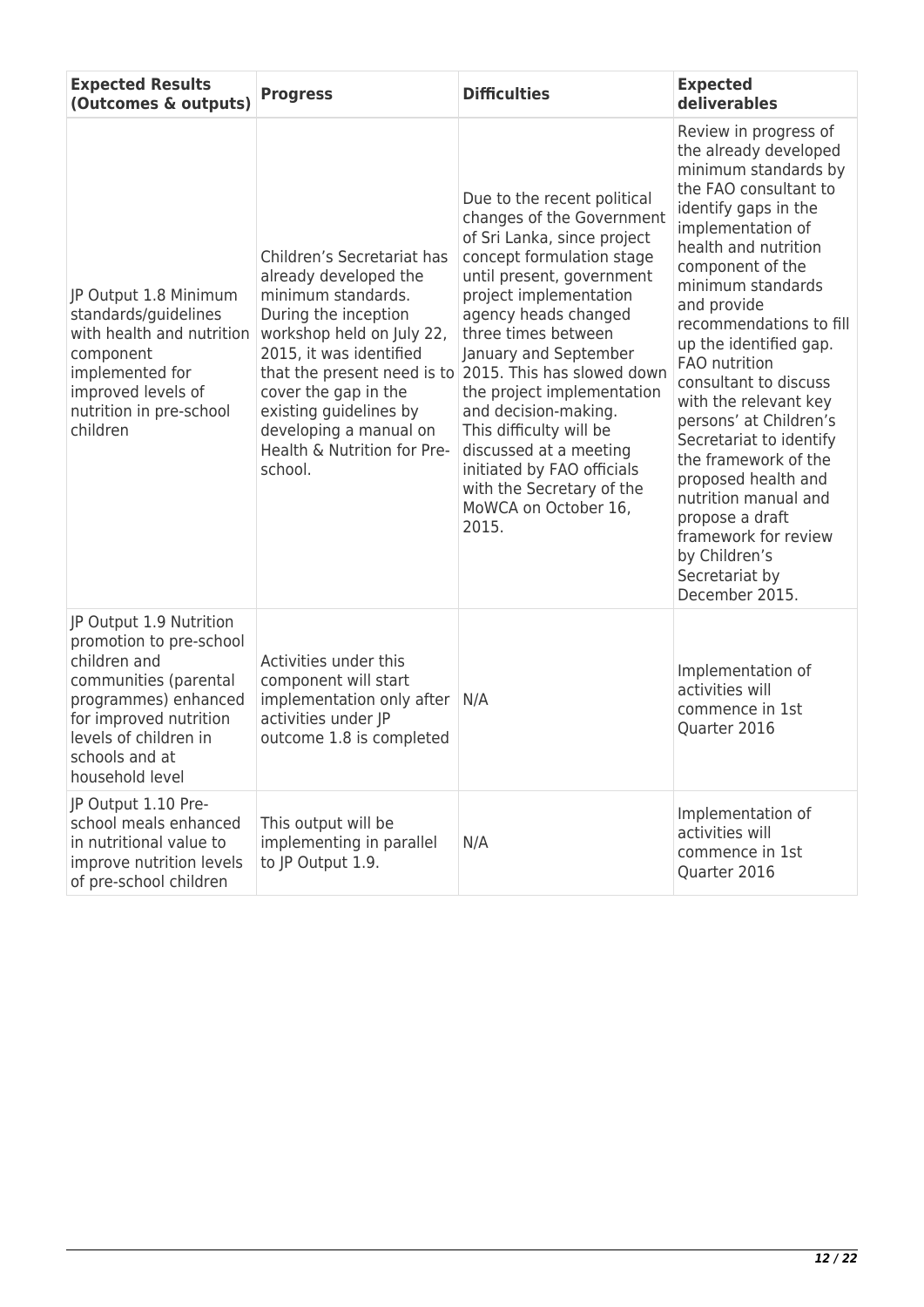| <b>Expected Results</b><br>(Outcomes & outputs)                                                                                                           | <b>Progress</b>                                                                                                                                                                                                                                                                                                                                                                                                                                                                                                                                                                                                                                                                                                                                                                                                                                                                                                                                  | <b>Difficulties</b>                                                                                                                                                                                                                                                                                                                                                                                                                                                          | <b>Expected</b><br>deliverables                                                                                                                                                                                                                                                                                                                                                                                                                                                                           |
|-----------------------------------------------------------------------------------------------------------------------------------------------------------|--------------------------------------------------------------------------------------------------------------------------------------------------------------------------------------------------------------------------------------------------------------------------------------------------------------------------------------------------------------------------------------------------------------------------------------------------------------------------------------------------------------------------------------------------------------------------------------------------------------------------------------------------------------------------------------------------------------------------------------------------------------------------------------------------------------------------------------------------------------------------------------------------------------------------------------------------|------------------------------------------------------------------------------------------------------------------------------------------------------------------------------------------------------------------------------------------------------------------------------------------------------------------------------------------------------------------------------------------------------------------------------------------------------------------------------|-----------------------------------------------------------------------------------------------------------------------------------------------------------------------------------------------------------------------------------------------------------------------------------------------------------------------------------------------------------------------------------------------------------------------------------------------------------------------------------------------------------|
| JP Output 1.11 School<br>feeding policy developed<br>to implement a<br>comprehensive<br>quideline for school<br>feeding inclusive of<br>healthy practices | Comprehensive guidelines<br>for school feeding/food<br>consumption are being<br>reviewed through a<br>stakeholder consultations<br>on September 3 and gaps<br>were identified. The gaps<br>will be addressed at a<br>meeting planned for<br>October 29-30 to update<br>the school feeding<br>circular.<br>Recommendations to<br>address the identified<br>gaps are being<br>incorporated to update<br>the existing circular on<br>school feeding to be<br>distributed island-wide to<br>all 10,000 schools by<br>January 2016.<br>A workshop organized by<br>the Ministry of Education<br>was held on September 4,<br>2015 with stakeholders<br>including participants<br>from the Ministry of<br>Health, National Institute<br>of Education, academia,<br>and education officers<br>throughout the country to<br>identify the nutrition<br>messages focusing on<br>different age groups to<br>incorporate into current<br>curriculum of schools | Ongoing discussions with<br>the Ministry of Education<br>regarding development of a<br>school feeding policy or an<br>overarching school nutrition<br>policy<br>WFP has conducted SABER<br>previously and is currently<br>conducting a situation<br>analysis on the school<br>feeding policy through<br>another programme, per<br>WFP global mandate; the<br>policy recommendations<br>can be developed per this<br>output following completion<br>of the situation analysis | The inputs obtained<br>from the stakeholder<br>consultations will be<br>reviewed by the<br>nutrition consultant and<br>integrated into one<br>quideline with the<br>inclusion of healthy<br>practices by November<br>2015<br>The nutrition consultant<br>will review the current<br>curriculum of schools<br>and the suggestions<br>obtained from the<br>workshop held on Sept.<br>4, 2015 and give<br>recommendations to<br>National Institute of<br><b>Education for validation</b><br>by December 2015 |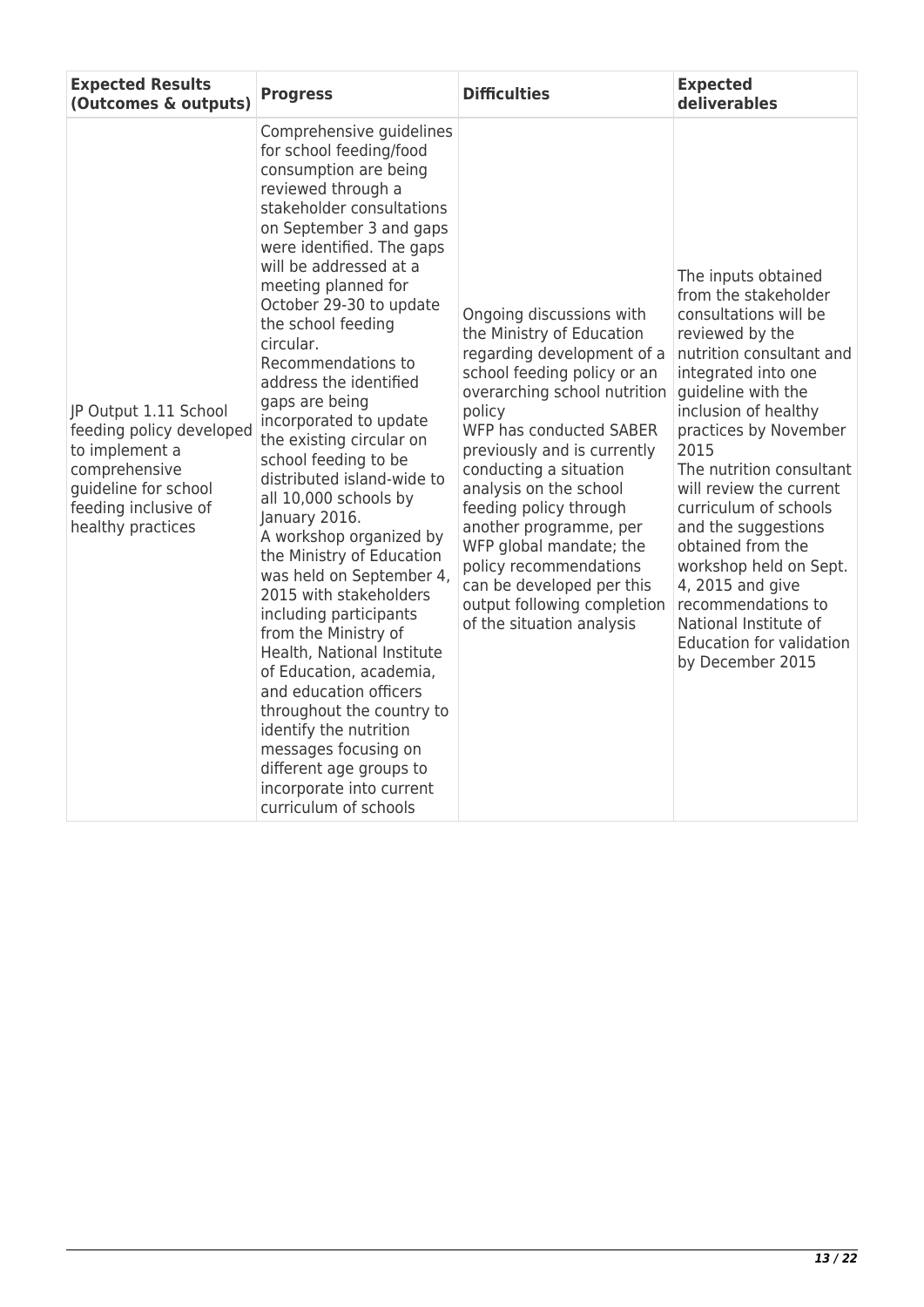| <b>Expected Results</b><br>(Outcomes & outputs)                                                                                                                                                                         | <b>Progress</b>                                                                                                                                                                                   | <b>Difficulties</b>                                                                                                                                                                                                                                                                                                                                                      | <b>Expected</b><br>deliverables                                                                                                                                                                                                                                                                                                                                                                                                                                                                                                                              |
|-------------------------------------------------------------------------------------------------------------------------------------------------------------------------------------------------------------------------|---------------------------------------------------------------------------------------------------------------------------------------------------------------------------------------------------|--------------------------------------------------------------------------------------------------------------------------------------------------------------------------------------------------------------------------------------------------------------------------------------------------------------------------------------------------------------------------|--------------------------------------------------------------------------------------------------------------------------------------------------------------------------------------------------------------------------------------------------------------------------------------------------------------------------------------------------------------------------------------------------------------------------------------------------------------------------------------------------------------------------------------------------------------|
| JP Output 1.12<br>Awareness and<br>knowledge base of<br>education officers<br>improved to address<br>under nutrition in<br>schools and to<br>implement<br>comprehensive<br>guideline for food<br>consumption in schools | A database Consultant<br>has been identified to be<br>recruited in October 2015<br>The database<br>implementation strategy<br>was drafted by the<br>nutrition consultant & FAO<br>Project Manager | Discussion with the<br>database consultant and<br>officials at MoEd revealed<br>that providing a web-based<br>database is more<br>appropriate based on<br>available technology rather<br>than producing software<br>CDs to disseminate to<br>10,000 schools; therefore,<br>the database<br>implementation strategy<br>was developed according to<br>the revised approach | A stakeholder meeting<br>will take place<br>November 2 2015 to<br>formulate a technical<br>committee comprising<br>of MoE, MoH and FAO<br>officials to also discuss<br>and agree on the draft<br>implementation<br>strategy and guide the<br>database consultant for<br>database development<br>and smooth<br>implementation of<br>activities under this<br>output Database is<br>expected to be<br>developed by March<br>2016.<br>Training of education<br>specialists in school<br>database and relevant<br>activities are planned<br>for 2nd quarter 2016 |
| JP Output 1.13 Technical<br>capacity developed to<br>further enhance the<br>inclusion of food and<br>nutrition in the pre-<br>service & in-service<br>teacher education<br>programmes                                   | Activities under this<br>output are planned for the<br>2nd Quarter 2016<br>following distribution of<br>school feeding circular                                                                   | None at this time                                                                                                                                                                                                                                                                                                                                                        | Activities under this<br>output are planned for<br>the 2nd Quarter 2016                                                                                                                                                                                                                                                                                                                                                                                                                                                                                      |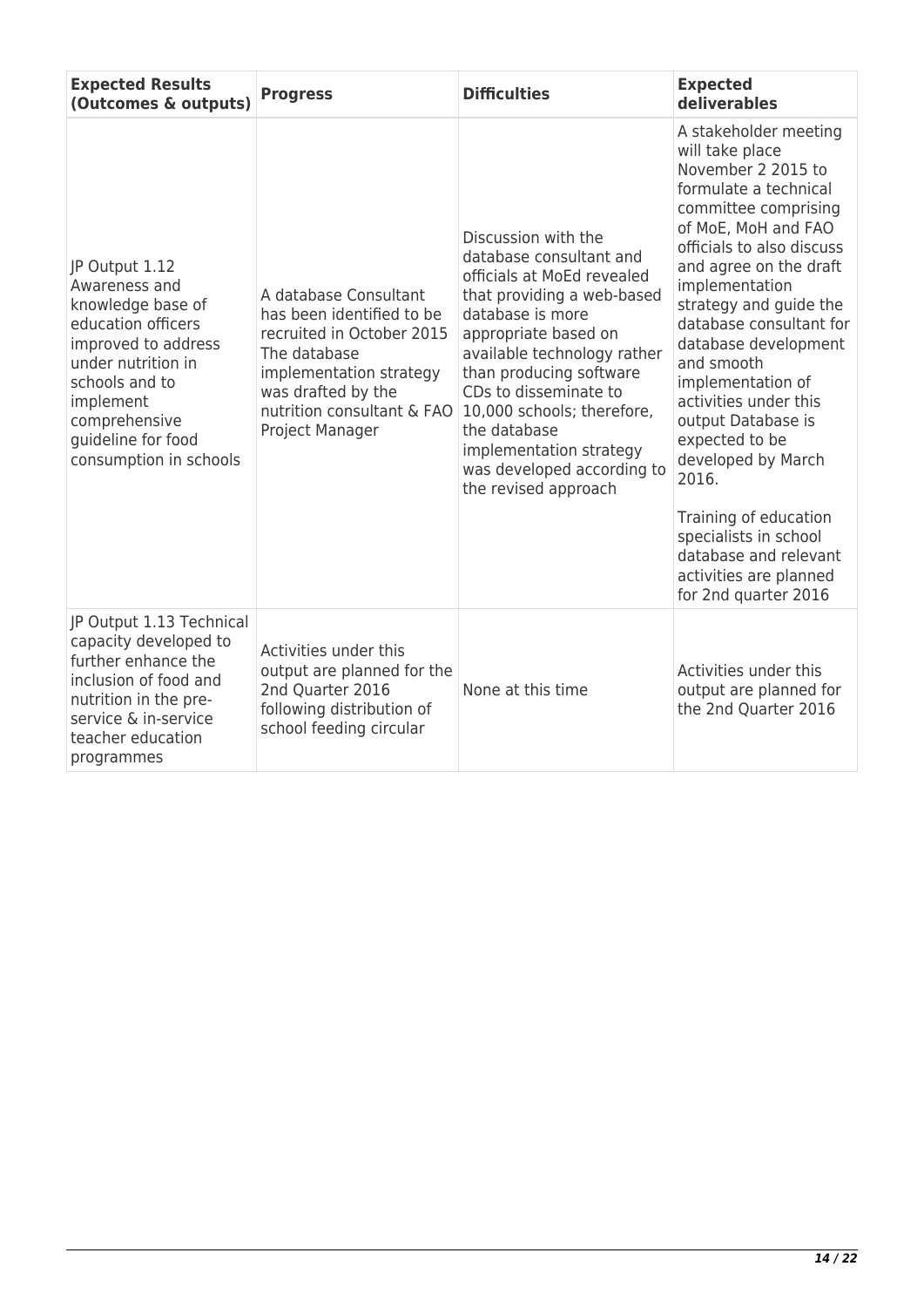| <b>Expected Results</b><br>(Outcomes & outputs)                                                             | <b>Progress</b>                                                                                                                                                                                                                                                                                                                                                                                                                             | <b>Difficulties</b>                                                                                                                                                                                                                                                                                                                                                                                                                                                                                                                                                                                                                                                                                                                                                                                                                 | <b>Expected</b><br>deliverables                                                                                                                                                                                                                                         |
|-------------------------------------------------------------------------------------------------------------|---------------------------------------------------------------------------------------------------------------------------------------------------------------------------------------------------------------------------------------------------------------------------------------------------------------------------------------------------------------------------------------------------------------------------------------------|-------------------------------------------------------------------------------------------------------------------------------------------------------------------------------------------------------------------------------------------------------------------------------------------------------------------------------------------------------------------------------------------------------------------------------------------------------------------------------------------------------------------------------------------------------------------------------------------------------------------------------------------------------------------------------------------------------------------------------------------------------------------------------------------------------------------------------------|-------------------------------------------------------------------------------------------------------------------------------------------------------------------------------------------------------------------------------------------------------------------------|
| JP Output 1.14 School<br>garden programme<br>improved to increase<br>nutrition levels of school<br>children | Two consultants were<br>recruited to provide<br>technical translations of<br>the FAO garden tool into<br>Sinahalese and Tamil<br>languages and reflect the<br>local context. Work is<br>ongoing and is expected<br>to be completed by the<br>end of November 2015.<br>Collection of secondary<br>information on School<br>gardening in 10 districts is<br>ongoing through a survey<br>format distributed to all<br>the schools by the MoEd. | Since the first phase of the<br>project is concentrating<br>only on 10 districts, a<br>survey is ongoing with the<br>Ministry of Education to<br>obtain number of schools<br>that have space for school<br>gardens to plan the<br>activities under activity<br>1.14.1a. Once this survey is<br>completed, it is expected<br>that number of schools that<br>have space for school<br>gardens will be less than<br>3,286. Furthermore,<br><b>UNHABITAT is also</b><br>supporting a school garden<br>programme in Northern<br>Province. If their activities<br>are similar to activities<br>under JP, we have to<br>exclude those schools<br>supported by UNHABITAT to<br>avoid duplication. Once<br>those numbers are also<br>taken in to consideration,<br>eligible schools to<br>implement activity 1.14.1a<br>will be much lesser. | Printing of the technical<br>translations of FAO<br>garden tool booklet in<br>two local languages by<br>December 2015.<br>Training of education<br>specialists in managing<br>school garden-based<br>learning is expected to<br>commence in the 1st<br>quarter of 2016. |

# Cross-cutting issues

How has the JP addressed during the reporting period (please provide concrete actions):

### 1) The **sustainability** of the JP work. (200 words)

With regard to environmental sustainability and climate change, the analysis of the nutrition surveys, planned to be conducted in the next few months following completion of data collection and data entry, should indicate whether repeated climate shocks have a negative impact on food security and nutrition. Information derived from the surveys and other analyses conducted by WFP and FAO will be leveraged to ensure climate change resilience and adaptation measures are included in development programmes for food and nutrition security in line with the government's Multi Sector Action Plan for Nutrition (MSAPN). All activities implemented by WFP and FAO are supporting activities of the ongoing MSAPN.

Both WFP and FAO are working closely with the Ministry of Education to update the existing national circular on school feeding and develop a school feeding policy and guidelines. The revised school feeding circular will be adopted by the government and implemented nationally. The revisions improve school feeding and nutrition of school children and will ensure a long-term, sustainable, positive impact on the nutritional health of children.

Some of the initiatives undertaken by the JP, including the baseline surveys and pilot rice fortification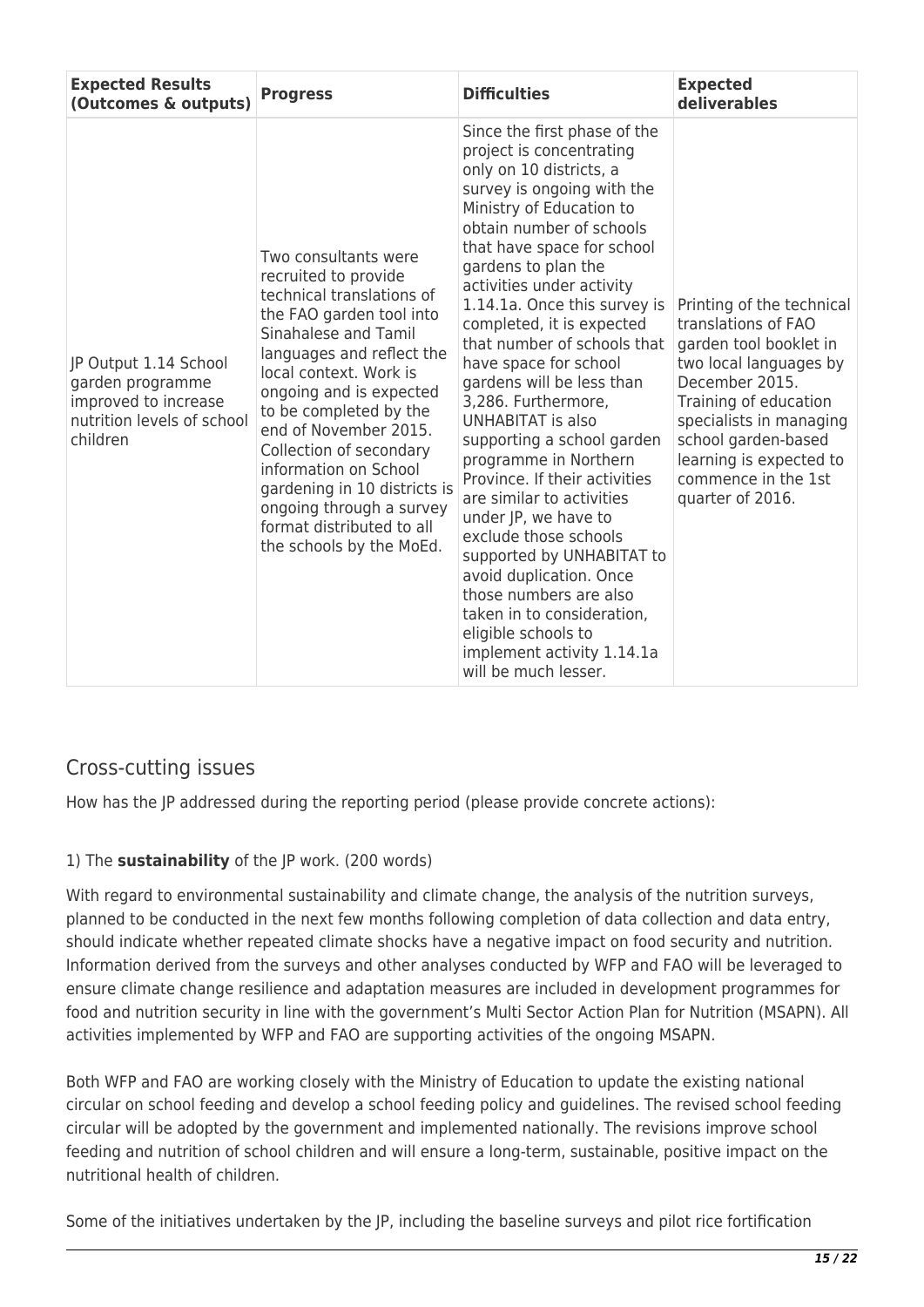programme, will serve as the foundation for the national level interventions in the future. WFP is working with the Ministry of Health to formulate and officially adopt a national policy on food fortification to ensure government standards and requirements are met and adhered to through roll out and long-term implementation of national food fortification initiatives.

During the reporting period, FAO has initiated activities pertaining to nutrition database development for school children, school feeding policy and guideline development, and school gardening including developing the database implementation strategy, recruiting a database consultant, and conducting discussion with relevant government officials. The long-term sustainability and usability of the nutrition database is assured through appointing a committee comprising of MoE and MoH officials for monitoring and guidance, ensuring that anthropometric information of school children is collected, collated, and analyzed to inform necessary nutrition interventions. It is proposed that the database will be hosted on a government server, to ensure accessibility and sustainability of the information system for long-term monitoring.

Pertaining to the school gardening component, FAO will support TOT (training of trainers) programmes to ensure continuation of school gardening efforts following the closure of the JP.

## 2) The promotion of **women's empowerment and gender equality.** (200 words)

The baseline surveys and nutrition promotion activities particularly look at women as a target group to empower and to influence behavior changes in children and within their households. The surveys consider gender as a reference point in analyzing impact of government investment in household level food supplementation.

The survey among PLW will provide more information on how women are benefited from household-level food security. The relationship between household-level food security and nutritional status among mothers will reveal women's role in decision-making in purchasing food and areas to be considered in women empowerment within the home.

During the planning and consultative workshops held by WFP and FAO, gender equality of participants was evident. This promoted suggestions and recommendations from men and women in influencing policy decisions and programme implementation, thereby ensuring gender sensitive considerations, including those that empower women within households to become educated and informed on nutritional values of food consumed within the home.

Further, in selecting project personnel, including consultants, both genders were afforded equal opportunity to apply for available posts.

### 3) The engagement in **public-private partnerships**. (200 words)

Establishing partnerships with the private sector in the fortification process was discussed at the consultative meetings of technical experts. WFP has included a private sector agent in discussions of food fortification, particularly regarding the procurement of iron and folic acid-fortified rice kernels for the pilot programme that is currently being planned.

In addition, in the first stakeholder consultation on food fortification held on July 3, 2015, WFP included participation from the Scaling Up Nutrition People's Forum (SUN-PF) to represent and voice public sector concerns and suggestions on national policy and implementation of fortified food interventions.

# **Communication and Advocacy**

**Has the JP articulated an advocacy & communication actions that helps advance its policy objectives and development outcomes?:**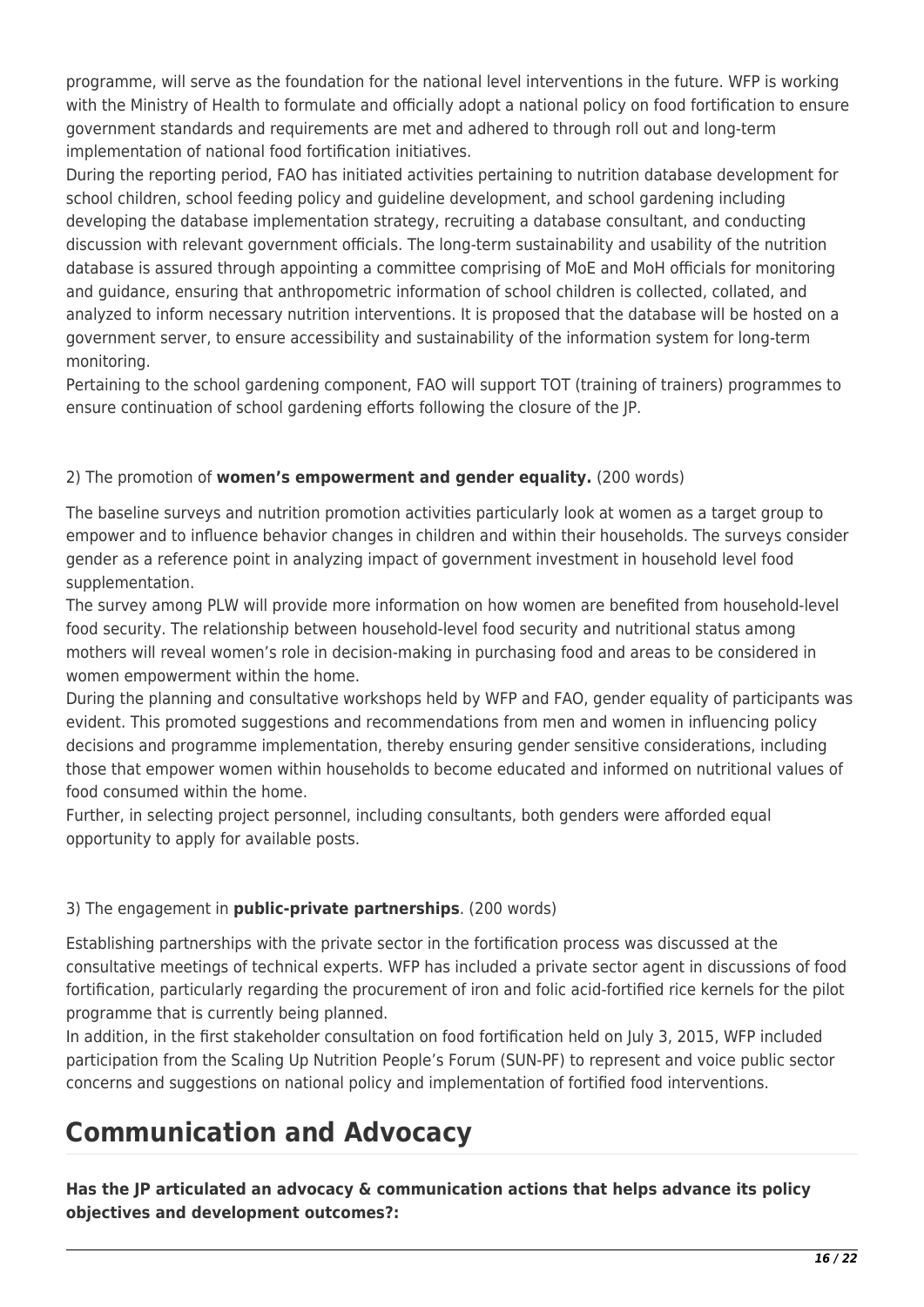## **Please describe communication activities developed as part of the JP. :**

The JP was officially launched in Sri Lanka at an event on March 18, 2015 under the auspices of Honorable Dr. Rajith Senarathne, Minister of Health and Indigenous Medicine, D. M. R. B. Dissanayke, Secretary to the Ministry, Ismail Omer, Representative and Country Director of WFP Sri Lanka and representatives from FAO. The press release for the launch event was published on several media platforms, including the WFP website, local newspapers (print and online) and other online publications. Links to the press release of the launch include:

https://www.wfp.org/news/news-release/un-and-government-sri-lanka-launch-multi-sector-initiative-against -undernutrition

- http://www.ft.lk/article/401075/UN--Government-launch-multi-sector-initiative-against-undernutrition
- http://www.nation.lk/edition/news-online/item/39782-to-fight-under-nutrition.html

In addition, a flyer on the SDG-F JP in Sri Lanka was developed and posted on the WFP website and an article was prepared for being featured in the October 2015 FAO Sri Lanka Newsletter.

### **Please provide concrete gains on how the the JP communication and advocacy efforts have increased awareness on SDGs.:**

With data collection for the PLW survey completed in 23 out of 25 districts island-wide and data entry started for analysis, WFP is supporting the Medical Research Institute (MRI) of MoH to produce a national baseline survey report on the food and nutrition security of PLW, which will inform policy decisions and necessary interventions regarding SDG2 and, in turn, address SDG 5: Gender Equality within the household. WFP is also supporting MRI to conduct a national baseline survey on the food and nutrition security status of school children and this report will also contribute towards achieving SDG2. The reports of these two baseline surveys are expected to be published in the first quarter of 2016 and will serve as concrete advocacy tools for government, public, and private sector interventions to improve nutrition. The school feeding policy and the food fortification policy being supported by the JP and the databases and information systems being developed will ensure dissemination of accurate information for nutrition interventions.

In terms of visibility of the SDG-F and Spanish Cooperation, the donor agencies have been highlighted in the press release issued after the launch of the JP, a flyer detailing the SDG-F JP posted on WFP's website, and a feature in the FAO newsletter. Further, a banner highlighting the project name, implementing UN agencies, and donor agencies was prominently displayed at all workshops supported by the JP, thereby providing donor visibility for the ministry officials, academia, civil society forums, and other participants of the meetings.

### **JP twitter handle:**

@

Other social media channels managed by joint programme (Instagram, Google+, You Tube…):

## One UN Coordination and Delivering as One

The SDG-F is based on the principles of effective development cooperation, inclusion and participation and One UN coordination.

•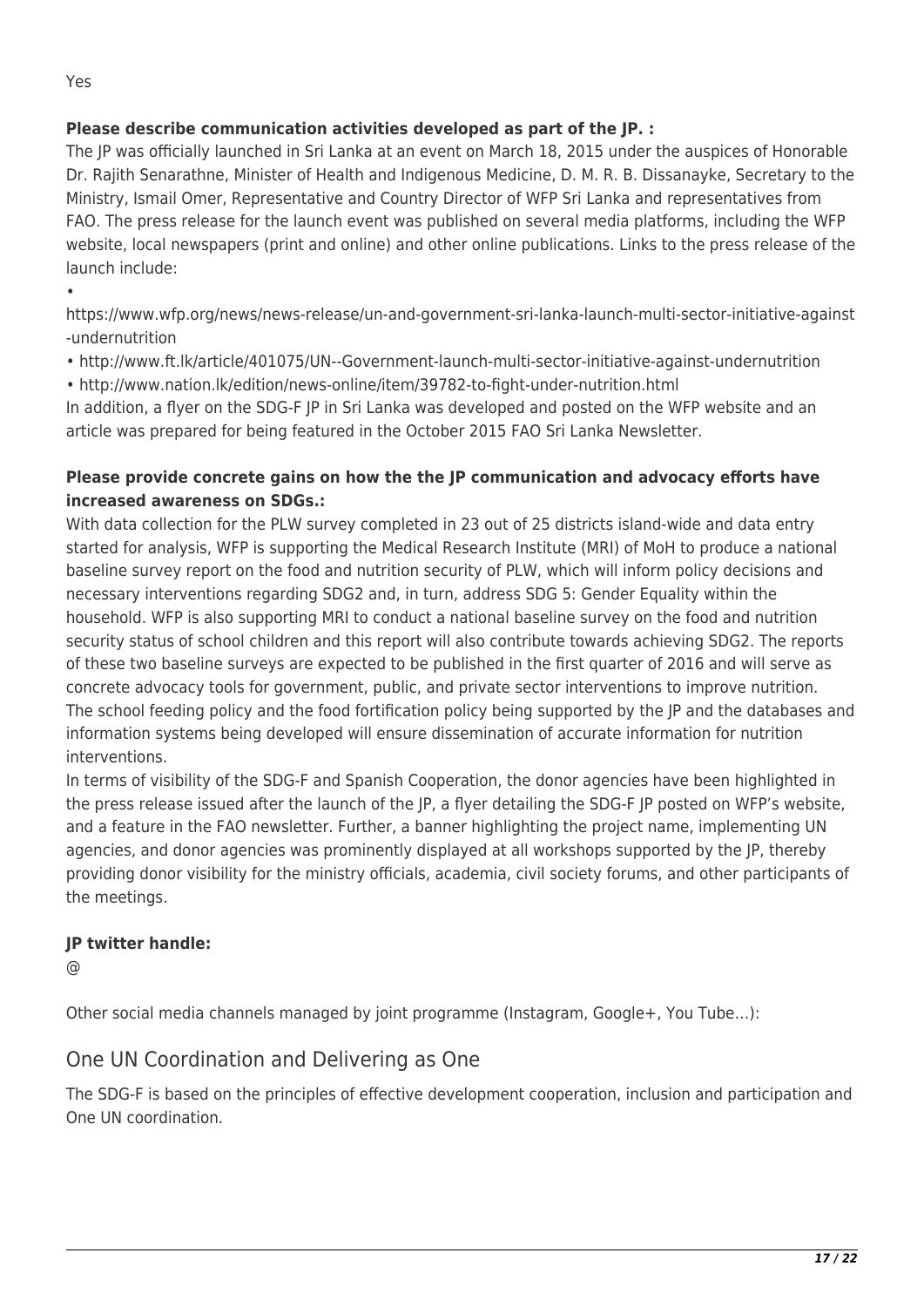| <b>Actions</b>                                                                                                                   | <b>Description</b>                                                                                                                                                                                                                                                                                                                                                                                                                                                                                                                                                                                                                                   |
|----------------------------------------------------------------------------------------------------------------------------------|------------------------------------------------------------------------------------------------------------------------------------------------------------------------------------------------------------------------------------------------------------------------------------------------------------------------------------------------------------------------------------------------------------------------------------------------------------------------------------------------------------------------------------------------------------------------------------------------------------------------------------------------------|
| Managerial practices (financial,<br>procurement, etc.) implemented jointly<br>by the UN implementing agencies for<br>SDG-F JPs   | The two implementing UN agencies, i.e. WFP and FAO met<br>weekly for the first three months of implementation (June to<br>August) and then fortnightly to review progress and discuss<br>implementation strategies. In addition, a meeting of the project<br>team including the Heads of each agency was held in July 2015<br>to review progress and agree on joint collaboration on the school<br>feeding policy.<br>Further, during the reporting period, the JP obtained clarification<br>from the SDG-F Secretariat and agreed on the financial<br>monitoring format (i.e. against the detailed action plan rather<br>than by budget line type). |
| Joint analytical work (studies,<br>publications, etc.) undertaken jointly by<br>UN implementing agencies for SDG-F<br><b>JPs</b> | WFP also includes FAO in consultative meetings on food<br>fortification to incorporate the technical expertise within those<br>organizations.<br>FAO is working in collaboration with WFP and MoEd in developing<br>the school feeding policy.                                                                                                                                                                                                                                                                                                                                                                                                       |
| Joint activities undertaken jointly by UN<br>implementing agencies for SDG-F JPs                                                 | WFP and FAO are collaborating to develop the school feeding<br>policy together with the Ministry of Education.                                                                                                                                                                                                                                                                                                                                                                                                                                                                                                                                       |
| Other, please specify:                                                                                                           |                                                                                                                                                                                                                                                                                                                                                                                                                                                                                                                                                                                                                                                      |

### **What types of coordination mechanisms and decisions have been taken to ensure joint delivery? :**

As described above, the joint programme meets regularly to review project progress and jointly discuss implementation strategies and collaborations with the relevant ministries and government agencies. The Joint Programme Coordinator is responsible for organizing these meetings and liaising with the coordinating government body, the National Nutrition Secretariat of Sri Lanka (NNSSL). Both agencies also attend and contribute to the workshops to enhance collaboration on JP activities and promote One UN coordination.

Specifically, with the school feeding policy, since WFP has been working on generating the baseline information and conducting the situation analysis through their Country Programme, FAO is working closely with WFP to build upon already established information and develop the school feeding policy with due consideration of previous and current efforts of WFP on the same activity. During the project inception phase, the WFP liaised with MoEd to encourage MoEd collaboration with both UN implementing agencies on school feeding. FAO takes the lead on working closely with MoEd to review and update the national circular on school feeding, which is circulated annually. These school feeding guidelines, led by FAO and the other WFP efforts on school feeding serve as complementary activities in formulating the school feeding policy and promote joint collaboration of the two UN implementing agencies with MoEd. Further, as WFP works closely with the Ministry of Health, WFP provided assistance in the coordination of relevant officials to liaise with FAO and the Ministry of Education on the school nutrition database.

# National Ownership: Paris, Accra and Busan Commitments

The SDG-F strengthens the UN system's ability to deliver results in an integrated and multi-dimensional manner by supporting the Joint Programme modality and by bringing together United Nations Agencies and national counterparts in a collective effort to ensure ownership and sustainability of results of JPs and advance towards the SDGs.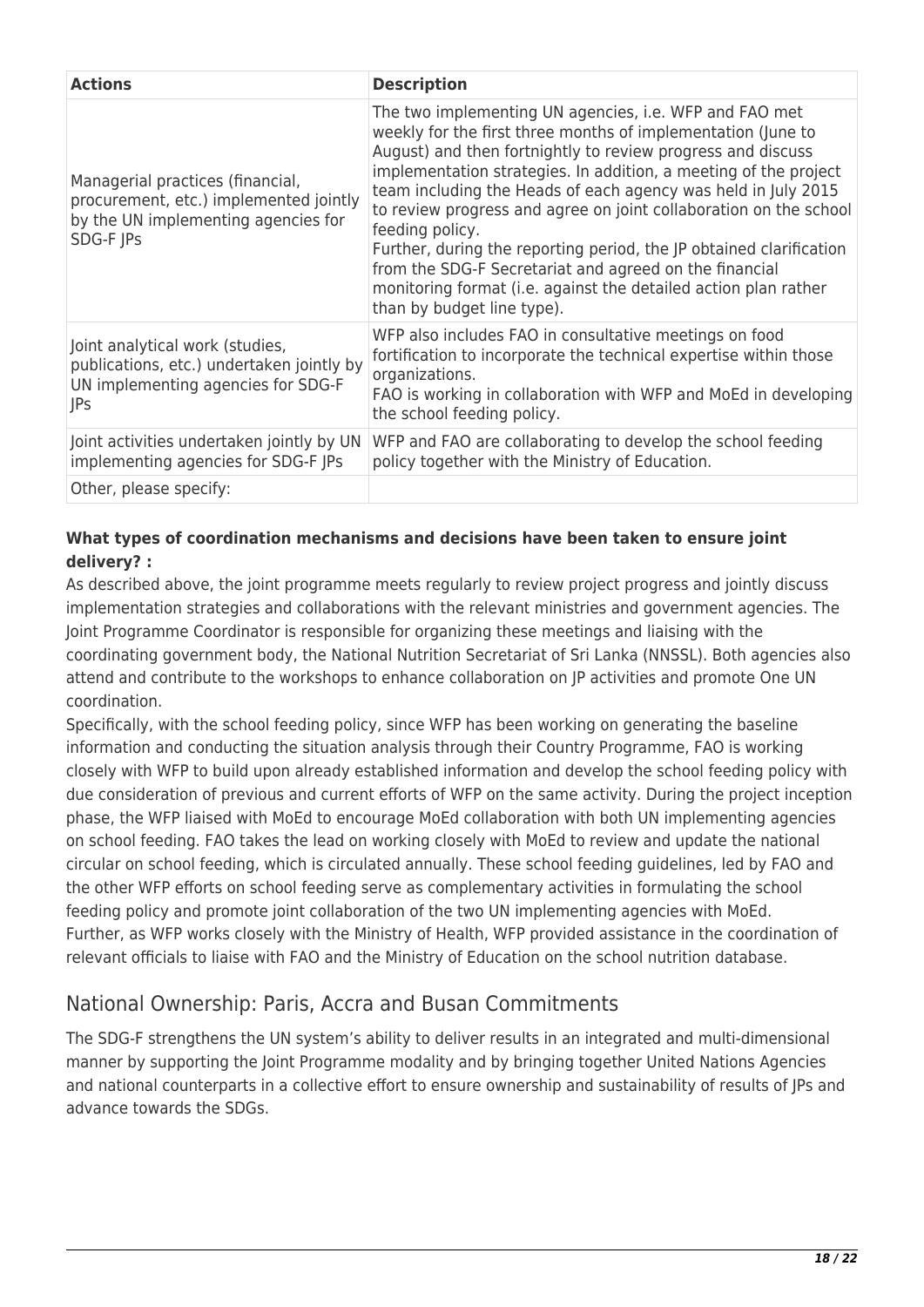| <b>Partners</b>                           | Involvement *        | <b>Type of</b><br>involvement                                   | <b>Examples</b>                                                                                                                                                                                                                                                                                                                                                                                                                                                                                                                                                                                                                                                                                                                                                                                                                                       |
|-------------------------------------------|----------------------|-----------------------------------------------------------------|-------------------------------------------------------------------------------------------------------------------------------------------------------------------------------------------------------------------------------------------------------------------------------------------------------------------------------------------------------------------------------------------------------------------------------------------------------------------------------------------------------------------------------------------------------------------------------------------------------------------------------------------------------------------------------------------------------------------------------------------------------------------------------------------------------------------------------------------------------|
| Government<br>(specify<br>national/local) | Fully involved       | Policy-decision<br>making<br><b>Budget</b><br>Service Provision | All activities of the JP are conducted in close<br>collaboration with the government; especially with<br>the MoH, MoAg, MoEd, and MoWCA, as detailed<br>above. In addition the National Nutrition Secretariat<br>of Sri Lanka (NNSSL) serves as the government<br>oversight and coordination body for the JP. A few<br>specific examples of government involvement,<br>include:<br>• MoEd informs the priorities and needs to be<br>addressed by the school health and nutrition<br>database being developed<br>• Matching funds for conducting the baseline<br>surveys are provided by the government (MoH<br>through MRI)<br>. MoH took the lead in development of policy<br>directions for the fortification with the support of<br>the JP<br>• MoH extended technical and logistical support for<br>the nutrition surveys conducted under the JP. |
| <b>Private Sector</b>                     | Slightly<br>involved | Procurement<br><b>Service Provision</b>                         | The private sector is involved in providing services<br>such as meeting room facilities for stakeholder<br>consultations and workshops.<br>In addition, a representative from a private<br>organization was included in a technical meeting on<br>food fortification to provide input on procurement of<br>fortified rice kernels for the pilot programme to be<br>conducted in the first quarter on next year. The<br>company representative provided concurrence for<br>providing the required fortificant for the pilot<br>programme.                                                                                                                                                                                                                                                                                                              |
| Civil Society                             | Slightly<br>involved | Policy-decision<br>making                                       | Representatives from the SUN PF civil society<br>organization participated in the initial consultative<br>meeting on food fortification and highlighted their<br>concerns and opinions                                                                                                                                                                                                                                                                                                                                                                                                                                                                                                                                                                                                                                                                |
| Academia                                  | Fairly involved      | Policy-decision<br>making                                       | Experts from universities attended both<br>consultative meetings and the technical discussion<br>organized through the project on food fortification.<br>The academics provide technical inputs for policy<br>development and the design of the pilot<br>programmes on food fortification A senior lecturer<br>from a leading university in the country will work as<br>the head of the technical team for the pilot<br>programme.<br>The academic sector participated in all FAO-<br>organized consultative workshops to provide input<br>into revising the school feeding circular and<br>reviewing the nutrition-related curricula                                                                                                                                                                                                                 |

\* Implementation of activities and the delivery of outputs

## **Please briefly describe the current situation of the government, private sector and civil society on regards of ownership, align:**

The Presidential elections held in January 2015 resulted in a new Head of State and significant changes to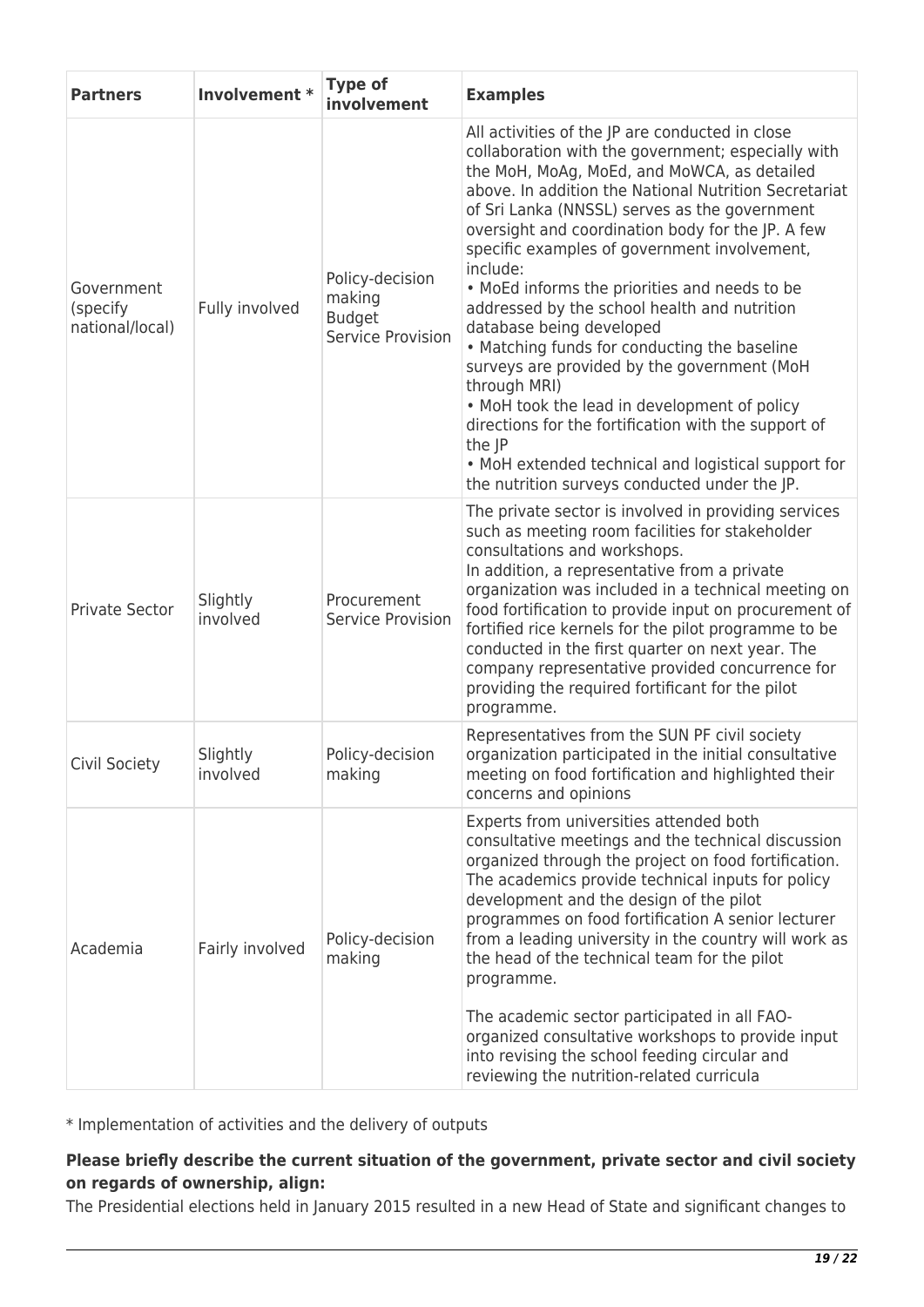the government administration, including new appointments at the NNSSL, which is under the Presidential Secretariat. This JP was developed during the previous administration with the thorough involvement of NNSSL to support specific actions highlighted in the government's MSAPN. The SDG-F JP was designed with the NNSSL continuing to play a major role in the coordination and oversight of project activities and in ensuring the collaboration of the four ministries identified to implement the activities of this project; however, following the administrative changes, which coincided with the commencement of the JP, the function of NNSSL was stalled due to the appointment of completely new officials, with minimal transfer of information, which resulted in no coordinating role being done and materialization of matching funds not being met. Following recruitment of the Joint Programme Coordinator and the FAO Project Manager in June, the JP team met with the new officials of the NNSSL in July 2015 to inform them of the project and the important role of the NNSSL in coordinating and overseeing this multi-sectoral project. Following this introductory meeting, NNSSL has offered their full support in overseeing the JP.

In addition, in June 2015, the Parliament was dissolved pending general elections to be held in August. This resulted in ministries operating without a Minister and with the Secretary in charge of affairs. Further, following confirmation of ministers in September 2015 in the new parliament, ministry secretaries were also re-assigned and some government officials were transferred to different posts. This, together with the lag at the NNSSL, affected decision-making and collaboration with implementing agencies causing delays in project activities. The Secretary at the State Ministry of Education who had closely collaborated with the JP was no longer at the same post following the parliamentary change and senior government officials within the Nutrition Divisions at MoH, with whom the JP working with closely, were transferred to new roles impacting project progress. In addition, MoWCA is seeking the oversight and coordination of the NNSSL and is awaiting the PMC meeting for additional direction.

The private sector, so far, has mainly been involved as a service provider in providing meeting room facilities for the consultative workshops. Recently, an agent representing a fortificant provider was involved in planning discussions for the fortified rice pilot programme.

The civil society organization, SUN-PF provided inputs in the initial consultative meeting on food fortification. This group and other CSOs will be engaged in project activities planned for next year.

#### **Please briefly provide an overall assessment of the governance and managerial structures :**

As detailed above, the changes within the government of Sri Lanka that continued from January 2015 through September 2015 impacted the government coordination, oversight, and decision-making mechanisms with the regards to activities of the JP. Despite these challenges, the JP has been making progress on project activities by working with dedicated staff within the government implementing agencies through horizontal coordination between project officers and government officers and has made significant strides in areas including the baseline surveys, food fortification initiatives, updating of the school feeding circular, development of a nutrition information database, and technical translations of the school gardening tool.

Vertical coordination between the UN RC, heads of the two UN implementing agencies and JP staff in decision-making, monitoring progress, and advising on addressing bottlenecks has been instrumental in the achievements of the JP thus far. Further, horizontal coordination between the two UN agency heads in progress reviews and in collaboration on the school feeding policy has strengthened the JP 'Delivering as One'. Regular meetings of the JP team has ensured teamwork and partnership in implementing project activities.

NNSSL has continued to support JP activities through meetings and discussions and will hold the first PMC meeting, involving UN RC, WFP, FAO, and the four line ministries on November 6, 2015.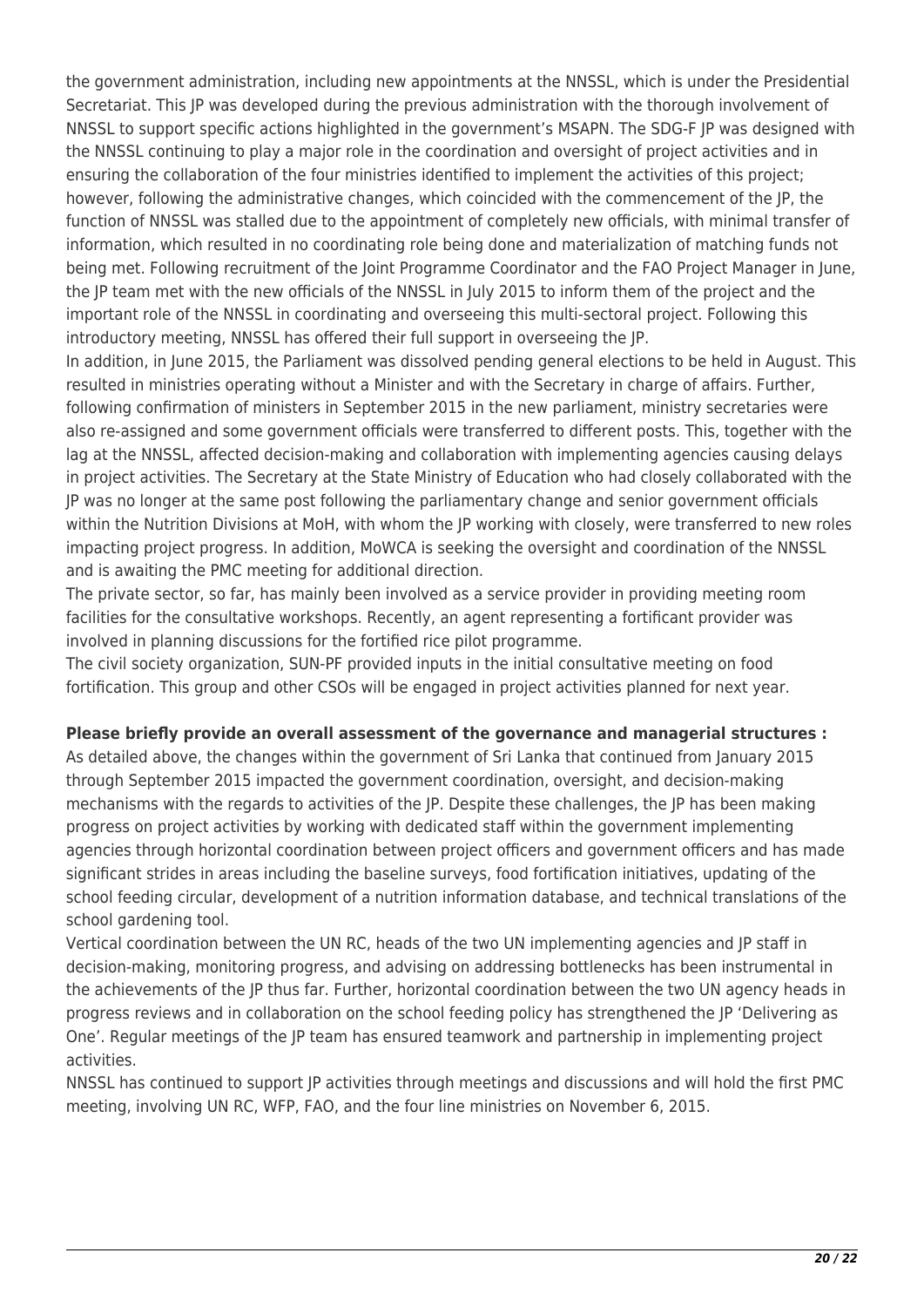# **VI. Joint Programme contribution to the SDGs**

|        | SDG $#$ JP Contribution                                                                                                                                                                                                                                                                                                                                                                                                                                                                                                                                                                                 |
|--------|---------------------------------------------------------------------------------------------------------------------------------------------------------------------------------------------------------------------------------------------------------------------------------------------------------------------------------------------------------------------------------------------------------------------------------------------------------------------------------------------------------------------------------------------------------------------------------------------------------|
|        | The JP was designed around SDG2 and primarily focuses its efforts on nutrition and food security.<br>The baseline surveys on PLW and school children; the policy development and introduction of<br>Goal 2 fortified foods; and nutrition promotion in pre-school and school children and teachers are the<br>main components of the JP and all contribute to SDG2 - Zero Hunger<br>Target: 61,356 estimated direct beneficiaries                                                                                                                                                                       |
| Goal 3 | Through collaborating with MRI and MoH on the baseline food and nutrition surveys and food<br>fortification initiatives, the JP is supporting the capacity development and training of the health<br>workforce.<br>Also, by promoting nutrition and food security through the activities of the JP, a major<br>contribution is made towards the management of national nutrition-related health risks.<br>Target: 61,356 estimated direct beneficiaries                                                                                                                                                 |
| Goal 4 | By revising and updating the school feeding circular, developing a school feeding policy,<br>developing technical material in food and nutrition, and encouraging school gardening, the JP<br>encourages attendance and promotes learning in children, teachers, and parents with regards to<br>nutrition.<br>Further, the nutrition promotion activities, including teacher training, supported by FAO for pre-<br>school children enhances quality early childhood development, care, and pre-primary education,<br>in line with the targets for SDG4<br>Target: 10,000 schools, and 1500 Pre-schools |

# **VII. Additional Information**

#### **Additional Comments:**

While the IP is now picking up momentum in implementing activities together with the relevant ministries and stakeholders, the change in the political situation in the country that coincided with the commencement of the project and the recruitment of dedicate project staff in June 2015, impacted project progress, as detailed above.

Further, collaborating ministries and government agencies were hesitant to commence activities of the JP with the implementing UN agencies until formal notification of the JP to the counterpart authorities was obtained from the Department of External Resources. This letter was received only in May 2015. In addition, having commenced partnerships with the relevant ministries and having had numerous discussions on project activities, it has been noted that certain programme and budget amendments are necessary. These amendments are planned to be discussed at the upcoming PMC meeting and will be forwarded to the SDG-F Secretariat for concurrence after consensus is reached.

Given the difficulties in initiating project activities and the subsequent delays in implementation, the JP foresees the requirement of a no-cost extension and will communicate with the SDG-F Secretariat regarding this in due course.

## **Attachments**

**Performance Monitoring Framework \*:** 

**■ [20151110 SDGF Performance Monitoring Framework.docx](http://proposals.sdgfund.org/sites/default/files/concept_note_form/20151110%20SDGF%20Performance%20Monitoring%20Framework.docx)** 

#### **Other publications:**